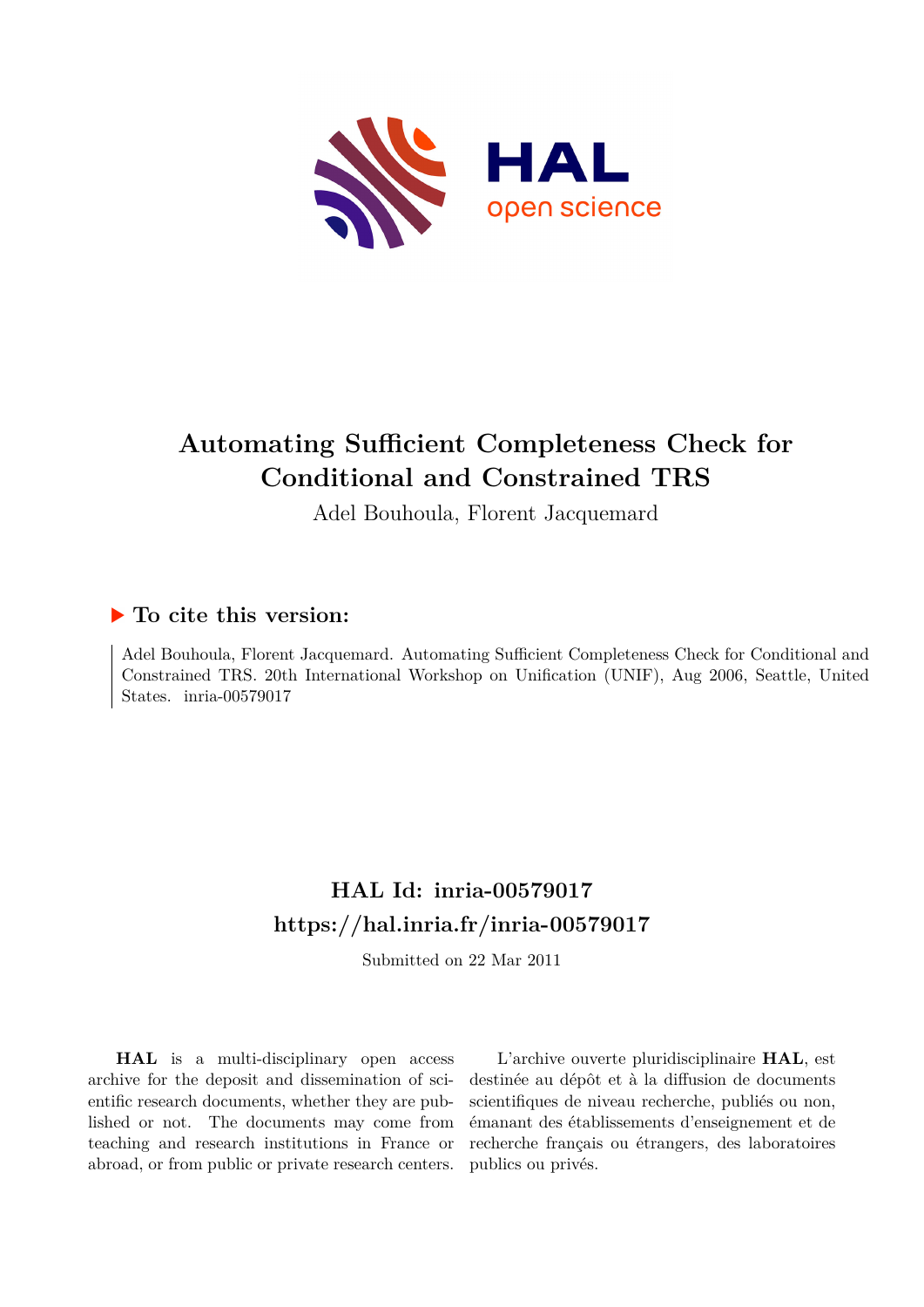## Automating Sufficient Completeness Check for Conditional and Constrained  $TRS^{\star}$

Adel Bouhoula<sup>1</sup> and Florent Jacquemard<sup>2</sup>

 $^1$ École Supérieure des Communications de Tunis, Tunisia. bouhoula@planet.tn <sup>2</sup> INRIA Futurs & LSV UMR CNRS–ENSC, France. florent.jacquemard@inria.fr

Abstract. We present a procedure for checking sufficient completeness for conditional and constrained term rewriting systems containing axioms for constructors which may be constrained (by *e.g.* equalities, disequalities, ordering, membership...). Such axioms allow to specify complex data structures like *e.g.* sets, sorted lists or powerlists. Our approach is integrated in a framework for inductive theorem proving based on tree grammars with constraints, a formalism which permits an exact representation of languages of ground constructor terms in normal form. The key technique used in the procedure is a generalized form of narrowing where, given a term, instead of unifying it with left members of rewrite rules, we instantiate it, at selected variables, following the productions of a constrained tree grammar, and test whether it can be rewritten. Our procedure is sound and complete and has been successfully applied to several examples, yielding very natural proofs and, in case of negative answer, a counter example suggesting how to complete the specification. Moreover, it is a decision procedure when the TRS is unconditional but constrained, for a large class of constrained constructor axioms.

Keywords: Conditional and Constrained Rewrite Systems, Sufficient Completeness, Tree Grammars.

## 1 Introduction

Sufficient completeness [11] is a fundamental property of algebraic specifications. It expresses that some functions are defined on every values by a given a term rewriting system (TRS)  $\mathcal{R}$ : given a set  $\mathcal C$  of distinguished operators called *con*structors, used to represent values, every ground term can be rewritten to a constructor term, *i.e.* a term built only from symbols of  $C$ . This property is strongly related to inductive theorem proving, and in particular to ground reducibility, the property that all ground instances (instances without variables) of a given term are reducible by a given TRS [19, 18].

Sufficient completeness is undecidable in general [12]. Decidability results have been obtained for restricted cases of unconditional TRS [13, 16, 20, 21, 18]. Tree automata with constraints have appeared to be a well suited framework in

 $^{\star}$  This work has been partially supported by the grant INRIA–DGRSRT 06/I09.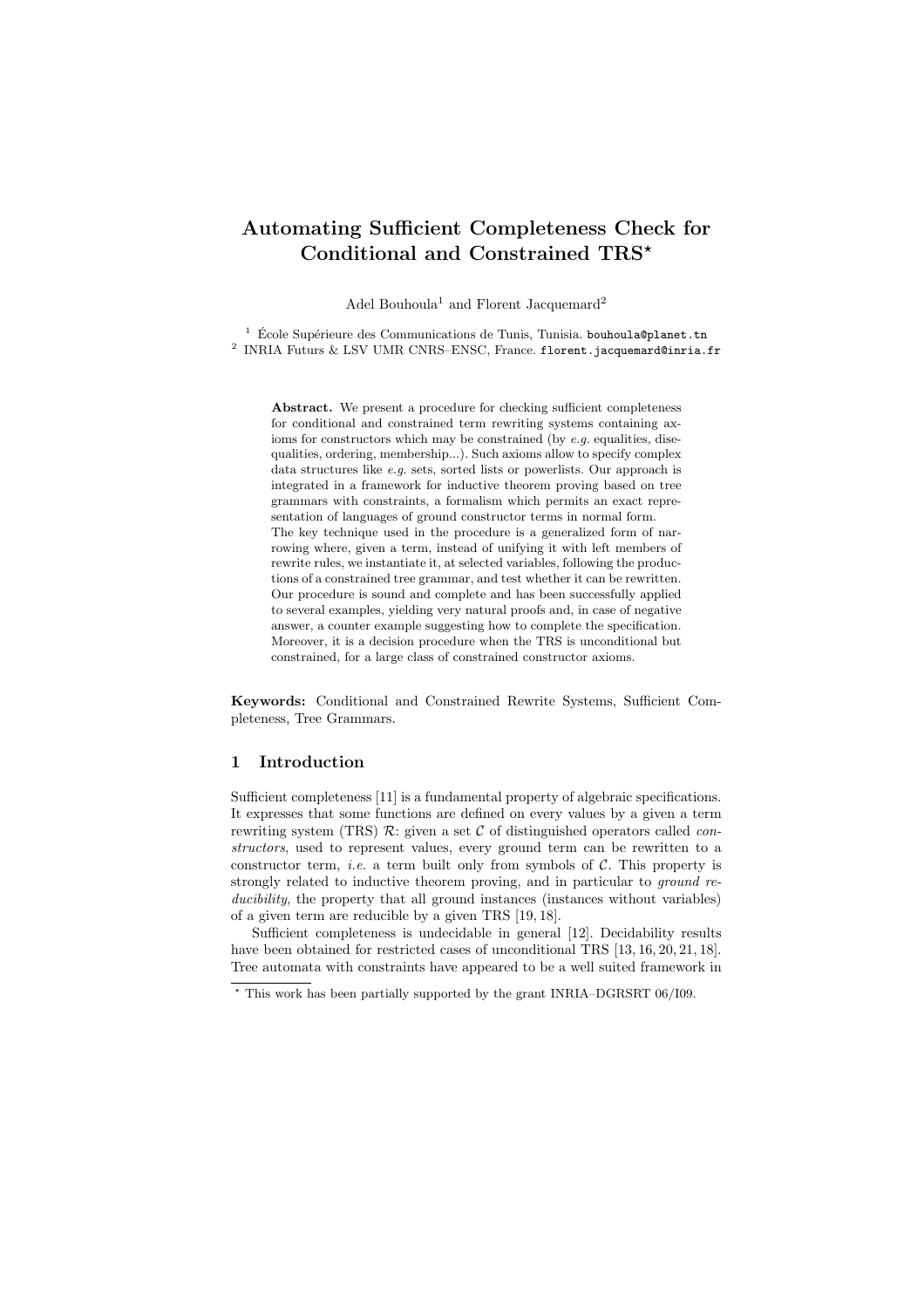this context of decision of sufficient completeness and related properties; for a survey, see [7]. In the context of conditional specifications, the problem is much harder and the art is less developed (see section on related work below).

In this paper, we present a method for testing sufficient completeness of conditional and constrained rewrite systems with rules for constructors which can be constrained or non-left-linear. Such rules permit the axiomatization of complex data structures like e.g. sorted lists or powerlists, as illustrated in Section 7. Our method is based on the incremental construction of a pattern tree labeled by constrained terms. Every construction step is defined as a replacement of a non-terminal by a constrained tree grammar which generates the set of constructor terms irreducible by  $R$ . The key idea is roughly that, under the assumption that  $R$  is ground convergent, its sufficient completeness is ensured as long as every term of the form  $f(t_1, \ldots, t_n)$  can be rewritten (at the top) when f is a defined symbol and  $t_1, \ldots, t_n$  are  $\mathcal{R}\text{-irreducible constructor terms. This principle}$ permits to restrict the positions of non-terminals to be replaced, and therefore ensures the termination of the construction.

The criterion for the verification of sufficient completeness is that all the leaves of the pattern tree are *strongly ground reducible* by  $R$ . This latter sufficient condition for the ground reducibility by  $R$  requires in particular that the conditions of candidate rules of  $R$  (for reducibility of ground instances) are inductive consequences of  $\mathcal{R}$ . Therefore, when  $\mathcal{R}$  is conditional, our procedure for sufficient completeness verification relies on a method for inductive theorem proving called as an oracle by the inference system. Actually, the procedure has been designed to be fully integrated within a general framework defined in [3] for inductive theorem proving. The procedure of [3] is sound and refutationally complete for the kind of conjectures considered here, and it is also based on normal form constrained tree grammars. Moreover, when  $R$  is unconditional, our procedure for sufficient completeness becomes a decision procedure for a large class of constrained constructor rules.

Let us summarize below a few arguments in favor of our approach. 1. It handles axioms for constructors even with constraints. 2. It is *sound* for ground convergent specifications and it is also complete, without restriction. Moreover, it does not require a transformation of the given specification in order to get rid of the constructor rules, at the opposite of e.g.  $[4]$  – see below. **3.** If the specification is not sufficiently complete, the procedure stops and returns as counter-examples the patterns along with constraints on which a function is not defined, as a hint for the rewrite rules which must be added to the system in order to make it sufficiently complete. It is also possible to learn the conditions of such a rule from the failure of the strongly ground reducibility test. 4. Constrained tree grammars are the cement of the integration of our procedures for sufficient completeness verification and inductive theorem proving. Moreover, they are crucial for the completeness of the procedure. Indeed, they provide an exact finite representation of ground constructor terms in normal form. In comparison, the *cover sets* used e.g. in [17, 2] may be over-approximating (*i.e.* they may represent also some reducible terms) in presence of axioms for constructors. 5. The method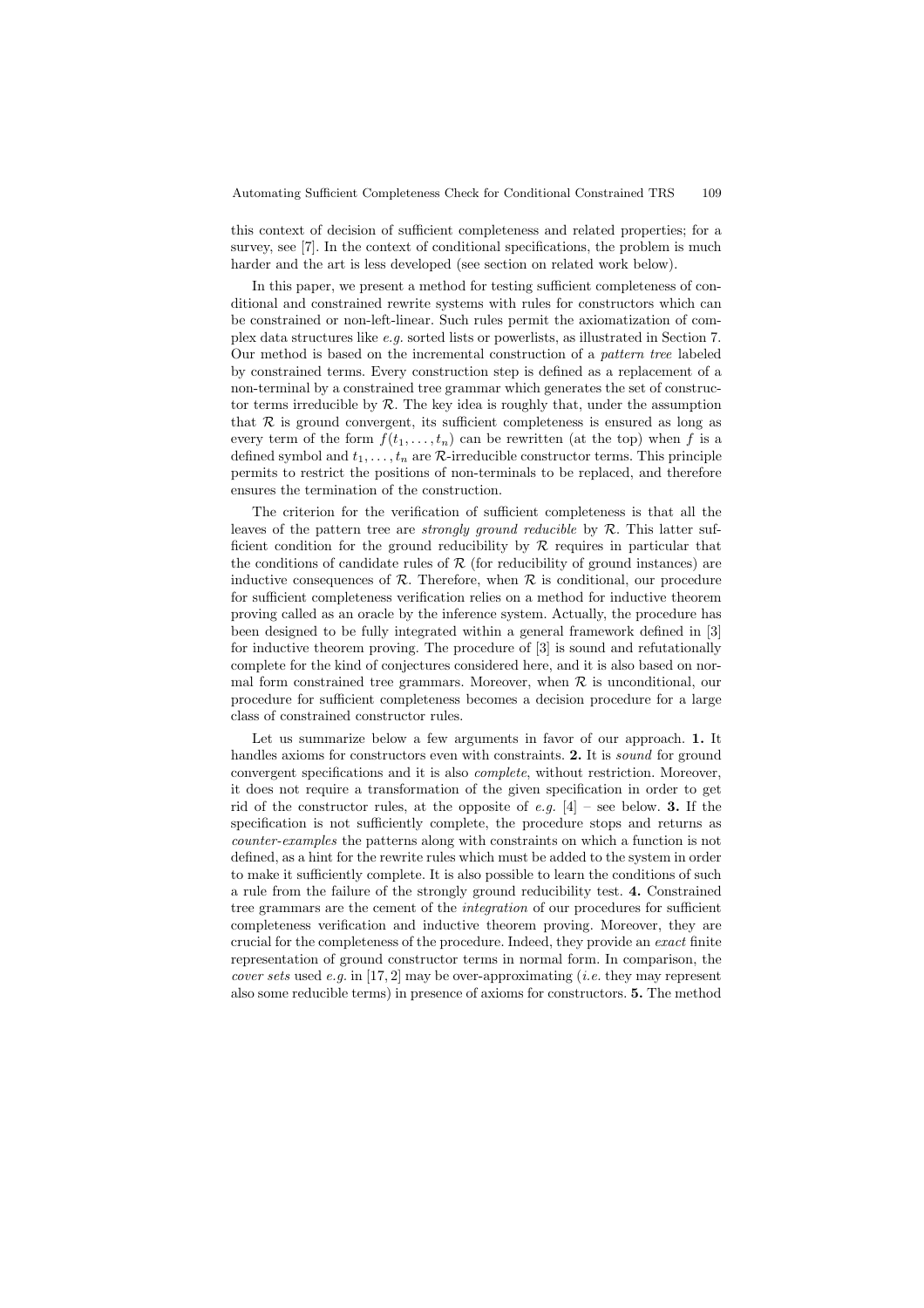has been successfully tested with several specifications, yielding very natural proofs where other related techniques fail.

The paper is organized as follows. In Section 2, we briefly introduce the basic concepts about constrained and conditional term rewriting. Constrained tree grammars are presented in Section 3, and Section 4 introduces sufficient completeness and the method of [3] for inductive theorem proving. The procedure for checking sufficient completeness is defined in Section 6, as well as decidable subcases, and its correctness and completeness are proved. Finally, Sections 5 and 7 present examples of applications of this procedure to specifications of respectively integers, sorted lists and powerlists.

Related work. A procedure has been proposed in [2] for checking completeness for parametrized conditional specifications. However, the completeness of this procedure assumes that the axioms for defined functions are left-linear and that there are no axioms for constructors. In [4], tree automata techniques are used to check sufficient completeness of specifications with axioms between constructors. This technique has been generalized to membership equational logic [5] in order to support partial conditional specifications with sorts and subsorts and functions domains defined by conditional memberships. The approaches of [4, 5] work by transforming the initial specification in order to get rid of rewrite rules for constructors. However, unlike us, they are limited to constructor rules which are unconstrained and left-linear.

Recently a more general framework has been proposed in [14] (as an extension of [5]), allowing a much wider class of MEL specifications to be checked. The system of [14] analyzes MEL specifications in the Maude language and generates a set of proof obligations which, if discharged, guarantee sufficient completeness. The proof obligations are given to the Maude's inductive theorem prover and may need user interaction (see Section 7). Note that the generated proof obligations may be not valid even when the specification is complete. In such case, a transformation of the initial specification may be needed, in order to get rid of the axioms between constructors (see Section 5). Note also that, unlike with our procedure, a failure of the method of [14] does not imply necessarily that the specification is not sufficiently complete, and if it is not, it does not provide a counter-example to help to complete the specification.

The more recent [15] generalizes the framework of [14] in several directions, allowing in particular deduction modulo axioms, and proves a decision result. This result is orthogonal to the one described at the end of Section 6 in this paper, though both rely on tree automata techniques. On one hand, the decidable case of [15] is restricted to left linear rules and sort constraints, on the other hand, this procedure works in presence of equational axioms for associativity and commutativity (AC), which are not supported by our method. We believe it would certainly be worth to study a combination of the automata modulo AC of [15] and the constrained automata used in this paper.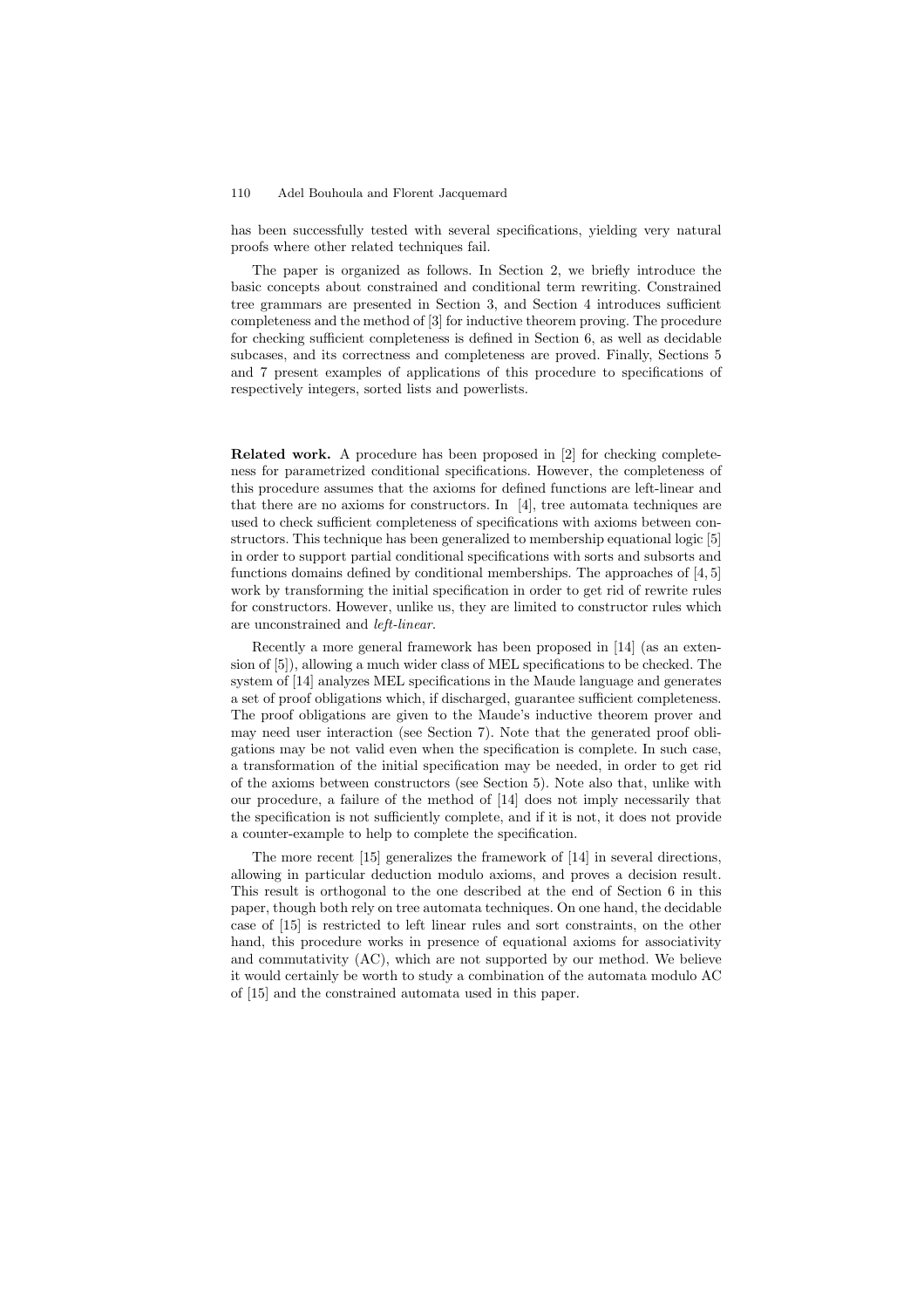## 2 Preliminaries

The reader is assumed familiar with the basic notions of term rewriting [10] and mathematical logic. Notions and notations not defined here are standard.

**Terms and substitutions.** We assume given a many-sorted signature  $(S, \mathcal{F})$ (or simply F, for short) where S is a set of sorts and F is a finite set of function symbols. Each symbol f is given with a profile  $f : S_1 \times \ldots \times S_n \to S$  where  $S_1, \ldots, S_n, S \in \mathcal{S}$  and *n* is the *arity* of *f*. We assume moreover that  $\mathcal{F}$  comes in two parts,  $\mathcal{F} = \mathcal{C} \oplus \mathcal{D}$  where C is a set of *constructor symbols*, and D is a set of defined symbols. Let  $\mathcal X$  be a family of sorted variables. We sometimes decorate variables with sort exponent like  $x^S$  in order to indicate that x has sort S.

The set of well-sorted terms over  $\mathcal F$  (resp. constructor well-sorted terms) with variables in X will be denoted by  $\mathcal{T}(\mathcal{F},\mathcal{X})$  (resp.  $\mathcal{T}(\mathcal{C},\mathcal{X})$ ). The subset of  $\mathcal{T}(\mathcal{F}, \mathcal{X})$  (resp.  $\mathcal{T}(\mathcal{C}, \mathcal{X})$ ) of variable-free terms, or ground terms, is denoted by  $\mathcal{T}(\mathcal{F})$  (resp.  $\mathcal{T}(\mathcal{C})$ ). We assume that each sort contains at least one ground term. The sort of a term  $t \in \mathcal{T}(\mathcal{F}, \mathcal{X})$  is denoted by sort $(t)$ .

A term  $t \in \mathcal{T}(\mathcal{F}, \mathcal{X})$  is identified as usual to a function from its set of *positions* (strings of positive integers)  $\mathcal{P}os(t)$  to symbols of  $\mathcal F$  and  $\mathcal X$ . We use  $\Lambda$  to denote the empty string (root position). The *subterm* of  $t$  at position  $p$  is denoted by  $t|_p$ . The result of replacing  $t|_p$  with s at position p in t is denoted by  $t[s]_p$  (p may be omitted when we just want to indicate that  $s$  is a subterm of  $t$ ). We use  $var(t)$  to denote the set of variables occurring in t. A term t is linear if every variable occurs at most once in t.

A substitution is a finite mapping from variables to terms. As usual, we identify substitutions with their morphism extension to terms. A variable renaming is a (well) sorted bijective substitution which maps variables to variables. A substitution  $\sigma$  is *grounding* for a term t if the domain of  $\sigma$  contains all the variables of t and the codomain of  $\sigma$  contains only ground terms. We use postfix notation for substitutions application and composition. The most general common instance of some terms  $t_1, \ldots, t_n$  is denoted by  $m\text{gi}(t_1, \ldots, t_n)$ .

Constraints for terms and clauses. We assume given a constraint language  $\mathcal{L}$ , which is a finite set of predicate symbols with a recursive Boolean interpretation in  $\mathcal{T}(\mathcal{C})$ . Typically,  $\mathcal{L}$  contains the syntactic equality .  $\approx$  . (syntactic disequality  $\ldots \not\approx \ldots$ ), some simplification ordering  $\ldots \prec \ldots$  like e.g. a lexicographic path ordering [10], and membership x:L to a fixed regular language  $L \subseteq \mathcal{T}(\mathcal{C})$  (like for instance well sorted terms). Constraints on the language  $\mathcal L$  are Boolean combinations of atoms of the form  $P(t_1, \ldots, t_n)$  where  $P \in \mathcal{L}$  and  $t_1, \ldots, t_n \in \mathcal{T}(\mathcal{C}, \mathcal{X})$ . By convention, an empty combination is interpreted as true.

We may extend the application of substitutions from terms to constraints in a straightforward way, and therefore define a solution for a constraint  $c$  as a (constructor) substitution  $\sigma$  grounding for all terms in c and such that  $c\sigma$  is interpreted as true. The set of solutions of the constraint c is denoted by  $sol(c)$ . A constraint c is satisfiable if  $sol(c) \neq \emptyset$  (and unsatisfiable otherwise).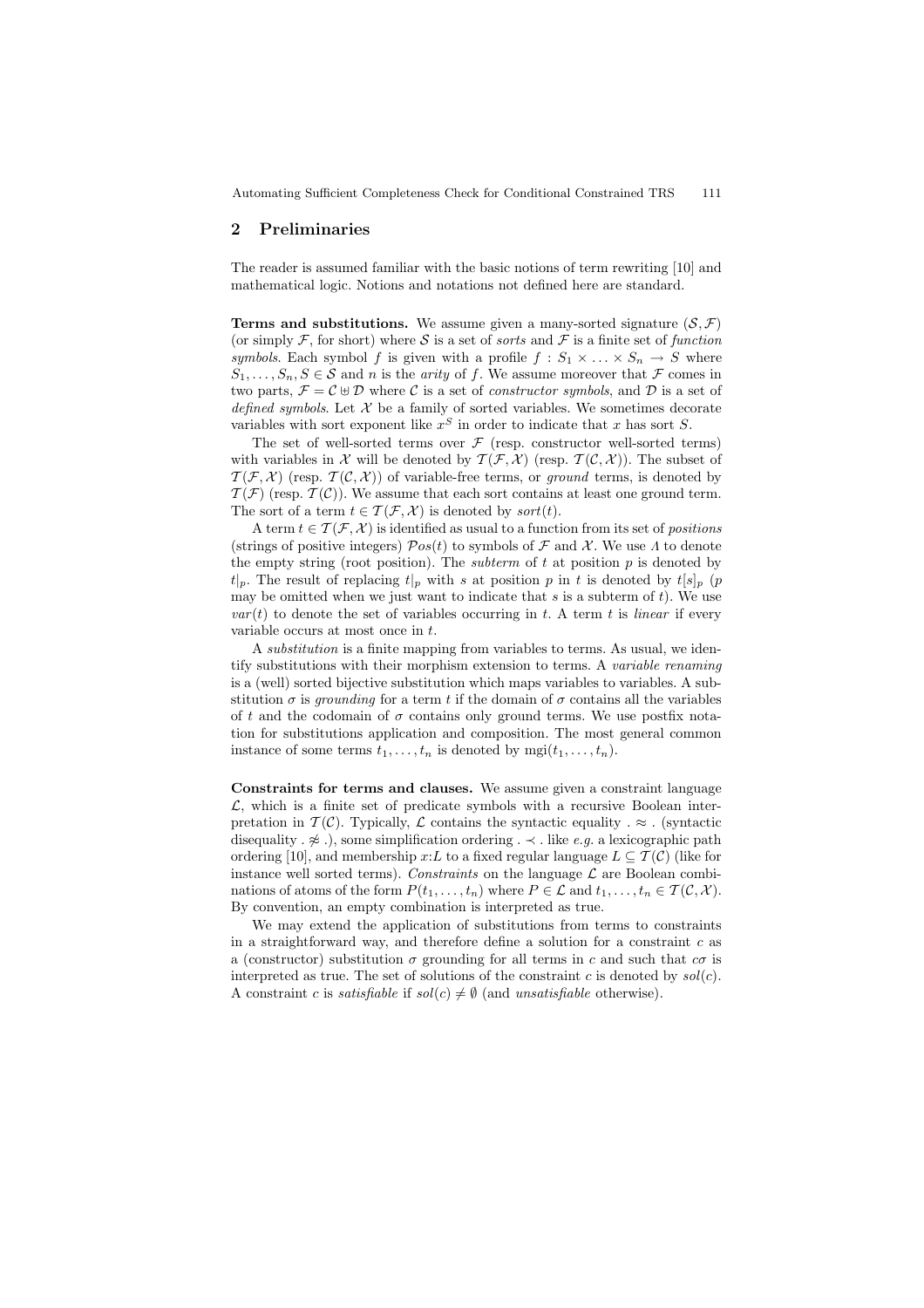A constrained term  $t \llbracket c \rrbracket$  is a linear term  $t \in \mathcal{T}(\mathcal{F}, \mathcal{X})$  together with a constraint  $c$ , which may share some variables with  $t$ . Note that the assumption that t is linear is not restrictive, since any non-linearity may be expressed in the constraint, for instance  $f(x, x)$  [c] is semantically equivalent to  $f(x, x')$  [c  $\wedge x \approx x'$ ]. A *literal* is an equation  $s = t$  or an oriented equation  $s \to t$  between two terms. We consider *clauses* of the form  $\Gamma \Rightarrow L$  where  $\Gamma$  is a conjunction of literals and  $L$  is a literal. We find convenient to see clauses themselves as terms on a signature extended by the predicate symbols = and  $\rightarrow$ , and the connective  $\land$ and ⇒. This way, we can define a constrained clause as a constrained term.

Conditional constrained rewriting. A conditional constrained rewrite rule is a constrained clause  $\rho$  of the form  $\Gamma \Rightarrow l \to r \llbracket c \rrbracket$  such that  $\Gamma$  is a conjunction of equations  $u = v$ , called the *condition* of the rule, the terms l and r (called resp. left- and right-hand side) are linear and have the same sort, and  $c$  is a constraint. When the condition  $\Gamma$  is empty,  $\rho$  is called a *constrained rewrite rule*. A set  $R$  of conditional constrained, resp. constrained, rules is called a *conditional* constrained (resp. constrained) rewrite system.

A term  $t \llbracket d \rrbracket$  rewrites to  $s \llbracket d \rrbracket$  by a rule  $\rho \equiv \Gamma \Rightarrow l \to r \llbracket c \rrbracket \in \mathcal{R}$ , denoted by  $t \llbracket d \rrbracket \xrightarrow{\mathcal{R}} s \llbracket d \rrbracket$  if  $t|_p = l\sigma$  for some position p and substitution  $\sigma, s = t[r\sigma]_p$ , the substitution  $\sigma$  is such that  $d \wedge \neg c\sigma$  is unsatisfiable and  $u\sigma \downarrow_{\mathcal{R}} v\sigma$  for all  $u = v \in \Gamma$ , where  $u\sigma \downarrow_{\mathcal{R}} v\sigma$  stands for  $\exists w, u \xrightarrow[\mathcal{R}]{} v \leftrightarrow \mathcal{R}$  v and  $\xrightarrow[\mathcal{R}]{} v$  (resp.  $\xrightarrow[\mathcal{R}]{}$  $\frac{+}{\mathcal{R}}$ ) denotes the reflexive transitive (resp. transitive) closure of  $\frac{\pi}{R}$ . Note the semantic difference between conditions and constraints in rewrite rules. The validity of the condition is defined wrt the system  $R$  whereas the interpretation of the constraint is fixed and independent from R.

A constrained term  $s[[c]]$  is *reducible* by  $R$  if there is some  $t[[c]]$  such that  $s[[c]] \xrightarrow{\pi} t[[c]]$ . Otherwise  $s[[c]]$  is called R-irreducible, or an R-normal form. A  $\mathcal{R}$  is weakly reducible by  $\mathcal{R}$  if it contains as a subterm and interest of the land side of  $\mathcal{R}$  and  $\mathcal{R}$  are propositional term  $\mathcal{R}$ . instance of a left hand side of a rule of  $\mathcal{R}$ . A constrained term  $t[[c]]$  is ground *reducible* (resp. *ground irreducible*) if  $t\sigma$  is reducible (resp. irreducible) for every irreducible solution  $\sigma$  of c grounding for t. The definitions of termination, (ground) confluence and (ground) convergence are the standard ones [10].

Constructor specification. We assume from now on that every conditional constrained rewrite system R is of the form  $\mathcal{R} = \mathcal{R}_{\mathcal{D}} \oplus \mathcal{R}_{\mathcal{C}}$  where  $\mathcal{R}_{\mathcal{D}}$  contains conditional constrained rules of the form  $\Gamma \Rightarrow f(\ell_1, \ldots, \ell_n) \to r[[c]]$  such that  $f \in \mathcal{D}, \ell_1, \ldots, \ell_n \in \mathcal{T}(\mathcal{C}, \mathcal{X})$  and  $\mathcal{R}_{\mathcal{C}}$  contains constrained rewrite rules with constructor symbols from  $\mathcal C$  only.

## 3 Constrained Tree Grammars

Constrained tree grammars permit an exact representation of the set of ground terms irreducible by a given constrained rewrite system. In our approach, as well as in [3], they are used to generate incrementally a relevant set of terms, by means of non-terminal replacement following production rules.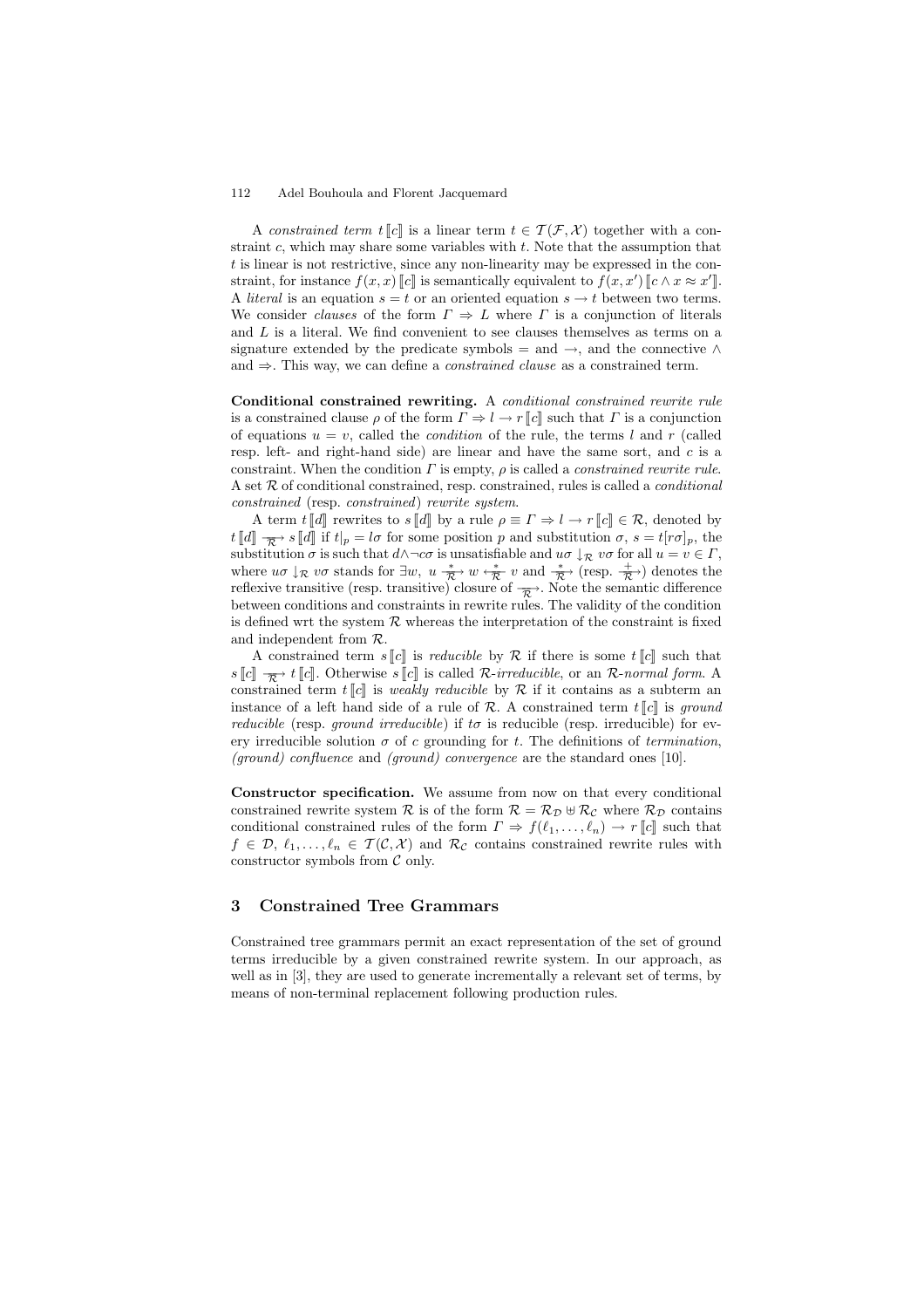**Definition 1.** A constrained tree grammar  $\mathcal{G} = (Q, \Delta)$  is given by a finite set Q of non-terminals of the form  $\mathcal{U}_1$ , where u is a linear term of  $\mathcal{T}(\mathcal{F}, \mathcal{X})$ , and a finite set  $\Delta$  of production rules of the form  $\mathbf{t}_1 := f(\mathbf{u}_1, \dots, \mathbf{u}_{n})$  [c] where  $f \in \mathcal{F}$ ,  $\iota_t, \iota_{u_1}, \ldots, \iota_{u_n} \in Q$  and c is a constraint.

The non-terminals are always considered modulo variable renaming. In particular, we assume that the term  $f(u_1, \ldots, u_n)$  is linear.

**Term generation, language.** Given a constrained tree grammar  $\mathcal{G} = (Q, \Delta)$ , the production relation on constrained terms  $\vdash_{\mathcal{G},x}$ , or  $\vdash_x$  or  $\vdash$  for short when G is clear from context, is defined by:

$$
t[x] \llbracket x: \llbracket u \rrbracket \wedge d \rrbracket \vdash_x t [f(x_1, \ldots, x_n)] \llbracket x_1: \llbracket u_1 \rrbracket \wedge \ldots \wedge x_n: \llbracket u_n \rrbracket \wedge c \wedge d\sigma \rrbracket
$$

if there exists  $\iota u_{\perp} := f(\iota u_1, \ldots, \iota u_n)$   $\llbracket c \rrbracket \in \Delta$  such that  $f(u_1, \ldots, u_n) = u\sigma$ (we assume that the variables of  $u_1, \ldots, u_n$  and c do not occur in the constrained term  $t[x]$   $\llbracket x: u \wedge d \rrbracket$  and  $x_1, \ldots, x_n$  are fresh variables. The reflexive transitive and transitive closures of the relation  $\vdash$  are respectively denoted by  $\vdash^*$  and  $\vdash^+$ .

**Definition 2.** The language  $L(G, u)$  is the set of ground terms t generated by a constrained tree grammar  $\mathcal G$  starting with the non-terminal  $\mathcal U$ , i.e. such that  $x \llbracket x: \llbracket u \rrbracket \vdash^* t \llbracket c \rrbracket$  where c is satisfiable.

The above membership constraints  $t: \llcorner u \rrbracket$ , with  $\llcorner u \rrbracket \in Q$ , are interpreted by:  $sol(t: \llcorner u\lrcorner) = \{\sigma \mid t\sigma \in L(\mathcal{G}, \llcorner u\lrcorner)\}.$  Note that we can use such constraint for instance to restrict a term to a given sort or any given regular tree language.

Normal form grammar. For every constrained rewrite system  $\mathcal{R}_{\mathcal{C}}$ , we can construct a constrained tree grammar  $\mathcal{G}_{\text{NF}}(\mathcal{R}_{\mathcal{C}}) = (Q_{\text{NF}}(\mathcal{R}_{\mathcal{C}}), \Delta_{\text{NF}}(\mathcal{R}_{\mathcal{C}}))$  which generates the language of ground  $\mathcal{R}_{\mathcal{C}}$ -normal forms. Intuitively, this construction, which generalizes the one of [8], corresponds to the complementation and completion of a tree grammar for  $\mathcal{R}_{\mathcal{C}}$ -reducible terms, where every subset of nonterminals (for the complementation) is represented by the mgi of its elements.

Let  $\mathcal{L}(\mathcal{R}_{\mathcal{C}})$  be the set containing the subterms of the left hand sides of the constrained rules of  $\mathcal{R}_{\mathcal{C}}$  and the strict subterms of the left hand sides of the unconstrained rules of  $\mathcal{R}_{\mathcal{C}}$ , and let  $Q_{\text{NF}}(\mathcal{R}_{\mathcal{C}})$  be the set containing the nonterminals of the form  $\llcorner x_j^S$  for each sort  $S \in \mathcal{S}$  and  $\llcorner \text{mgi}(t_1, \ldots, t_n)$  where  $\{t_1, \ldots, t_n\}$  is a maximal subset of  $\mathcal{L}(\mathcal{R}_{\mathcal{C}})$  such that  $t_1, \ldots, t_n$  are unifiable The set of transitions  $\Delta_{\text{NF}}(\mathcal{R}_{\mathcal{C}})$  contains every  $\mathcal{L}_{t} := f(\mathcal{L}_{u_1}, \ldots, \mathcal{L}_{u_n})$   $[\neg c]$ such that  $f \in \mathcal{F}$  with profile  $S_1 \times \ldots \times S_n \to S$ ,  $\iota u_1, \ldots, \iota u_n \in Q_{\text{NF}}(\mathcal{R}_{\mathcal{C}})$ ,  $u_1, \ldots, u_n$  have respective sorts  $S_1, \ldots, S_n$ , t is the mgi of the set:  $\{u \mid u \in$  $Q_{\text{NF}}(\mathcal{R}_{\mathcal{C}})$  and u matches  $f(u_1,\ldots,u_n)$ , and  $c \equiv \bigvee_{l \to r} [\![e]\!] \in \mathcal{R}_{\mathcal{C}}$ ,  $f(u_1,...,u_n) = l\theta \, e\theta$ .

Example 1. Let lnt be a sort for integers and assume a set  $C$  of constructor symbols containing 0 : Int and the unary predecessor and successor symbols  $p, s : \mathsf{Int} \to \mathsf{Int}$ , and let  $\mathcal{R}_{\mathcal{C}} = \{ s(p(x)) \to x, \ p(s(x)) \to x \}.$ 

The constrained tree grammar  $\mathcal{G}_{\rm NF}(\mathcal{R}_{\mathcal{C}})$  constructed as above has three non-terminals  ${}_{\llcorner} s(x)$ ,  ${}_{\llcorner} p(x)$  and  ${}_{\llcorner} x^{\text{Int}}$ . The latter non-terminal is denoted by  $[0, 0]$  below because this non-terminal only generates 0; the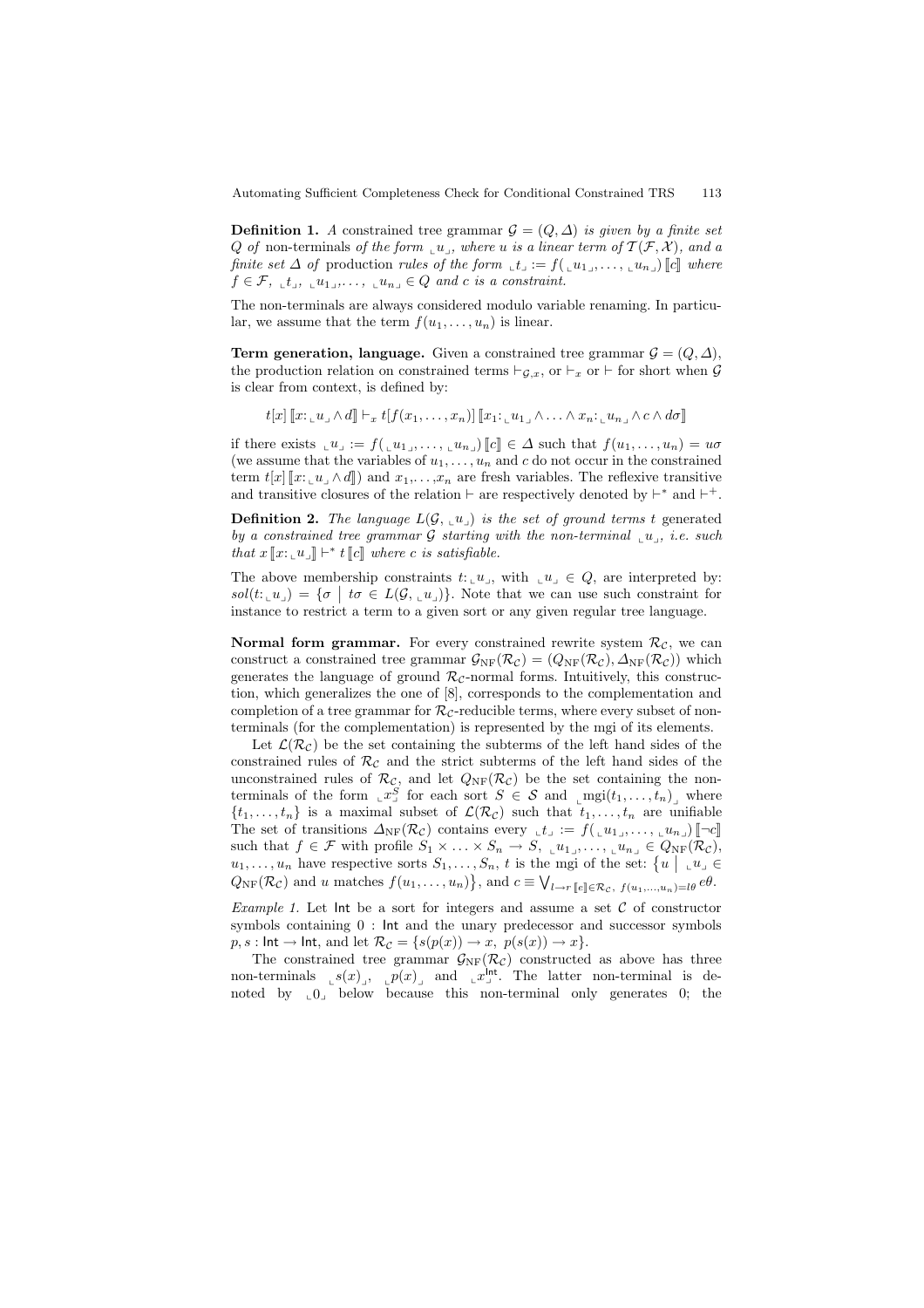two other non-terminals generate respectively the terms of the form  $s^m(0)$  and  $p^m(0)$  with  $m > 0$ . The production rules of  $\mathcal{G}_{\rm NF}(\mathcal{R}_{\mathcal{C}})$  are<sup>3</sup>:<br>  $0 \in [0, 1, 0]$   $s(x) := s(\cup_0)$   $p(x) := p(\cup_0)$   $\Diamond$  $\mathbf{L}_0 \cdot \mathbf{0} = 0$   $\mathbf{L}_s(x) = s(\mathbf{L}_0)$  $\begin{array}{ll} \mathcal{L}^{\mathcal{S}}(x) \lrcorner := \mathcal{S}(\lrcorner 0 \lrcorner) & \lrcorner p(x) \lrcorner := p(\lrcorner 0 \lrcorner) \ \mathcal{L}^{\mathcal{S}}(x) \lrcorner := \mathcal{S}(\lrcorner \mathcal{S}(x) \lrcorner) & \lrcorner p(x) \lrcorner := p(\lrcorner p(x) \lrcorner) \end{array}$  $\Diamond$ 

The proof of the following lemma can be found in [3].

**Lemma 1.** The language  $\bigcup_{\mu} u_{\mu} \in Q_{\text{NF}}(\mathcal{R}_c)$ ,  $L(\mathcal{G}_{\text{NF}}(\mathcal{R}_c), \mu_{\mu})$  is the set of  $\mathcal{R}_c$ . irreducible terms of  $T(\mathcal{C})$ .

We shall consider below the normal form grammar  $\mathcal{G}_{NF}(\mathcal{R}_{\mathcal{C}})$  associated to  $\mathcal{R}_{\mathcal{C}}$ and we call a constrained term  $t$   $\llbracket c \rrbracket$  decorated if  $c = x_1: \llbracket u_1 \rrbracket \wedge \ldots \wedge x_n: \llbracket u_n \rrbracket \wedge d$ ,  ${x_1, \ldots, x_n} = var(t), \, u_{i} \in Q_{\rm NF}(\mathcal{R}_{\mathcal{C}})$  and  $sort(u_i) = sort(x_i)$  for all  $i \in [1..n]$ .

## 4 Sufficient Completeness and Automated Induction

We shall now define formally the problem we are concerned with in this paper and its relations with inductive theorem proving.

**Definition 3.** The TRS R is sufficiently complete iff for all  $t \in \mathcal{T}(\mathcal{F})$  there exists s in  $T(\mathcal{C})$  such that  $t \frac{*}{\mathcal{R}}$  s.

The procedure we are proposing in Section 6 for checking sufficient completeness is based on an equivalent definition using the notion of sufficient completeness of the defined function symbols.

**Definition 4.** A function symbol  $f \in \mathcal{D}$  is sufficiently complete wrt  $\mathcal{R}$  iff for all  $t_1, \ldots, t_n \in \mathcal{T}(\mathcal{C})$ , there exists  $s \in \mathcal{T}(\mathcal{C})$  such that  $f(t_1, \ldots, t_n) \frac{+}{\mathcal{R}}$  $\frac{+}{\mathcal{R}}$  s.

*Property 1.* A TRS R is sufficiently complete iff every defined symbol  $f \in \mathcal{D}$  is sufficiently complete wrt R.

*Proof.* By induction on the structure of a given term  $t \in \mathcal{T}(\mathcal{F})$ .

Inductive theorems. A clause C is a *deductive theorem* of  $\mathcal{R}$  (denoted by  $\mathcal{R} \models C$ ) if it is valid in any model of  $\mathcal{R}$ , and it is an *inductive theorem* of  $\mathcal{R}$ (denoted by  $\mathcal{R} \models_{\mathcal{I}nd} C$ ) iff for all substitution  $\sigma$  grounding for  $C, \mathcal{R} \models C\sigma$ . This definition is generalized to constrained clauses as follows.

**Definition 5.** A constrained clause C  $\llbracket c \rrbracket$  is an inductive theorem of R (denoted by  $\mathcal{R} \models_{\mathcal{I}nd} C[\![c]\!]$ ) if for all substitutions  $\sigma \in sol(c)$  we have  $\mathcal{R} \models C\sigma$ .

 $\frac{3}{3}$  We use a simplified notation for production rules, for the sake of readability.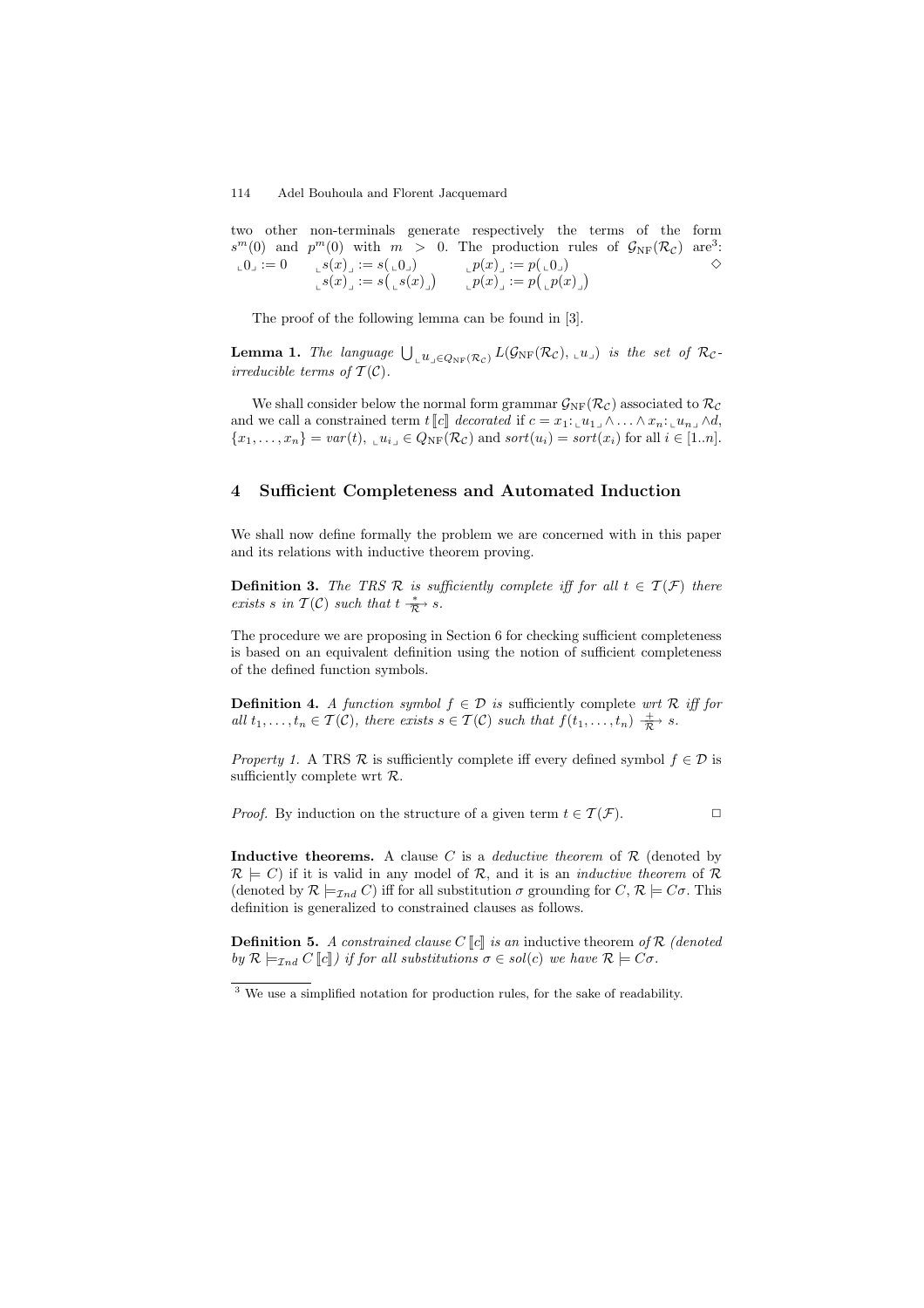Automating Sufficient Completeness Check for Conditional Constrained TRS 115

Inductive theorem proving with constrained tree grammars. In [3] we develop a new approach for automated inductive theorem proving for the same kind of TRS specifications as in this paper. The procedure of [3] is also based on the normal form constrained tree grammar  $\mathcal{G}_{\text{NF}}(\mathcal{R}_{\mathcal{C}})$ , which is used for the generation of subgoals during the proof by induction. Therefore, it can be called to discharge proof obligations during the procedure for checking sufficient completeness defined in Section 6. Note that the procedure of [3] is sound and refutationally complete for the decorated conjectures that we shall consider here (see Theorem 2 and corollary 2 in [3]). Because of length restrictions, we cannot present in detail the procedure of [3] here. Let us illustrate its principle on an example.

Example 2. We complete the specification of Example 1 with a sort Bool for Booleans, two constants of  $C$ , true, false : Bool and one binary defined symbol  $≤:$  Int  $×$  Int  $→$  Bool in  $\mathcal{D}$ . Let  $\mathcal{R}_{\mathcal{D}}$  be the following set of conditional rules:

$$
0 \le 0 \to true, \quad s(x) \le y \to x \le p(y), \quad 0 \le x = true \Rightarrow 0 \le s(x) \to true, 0 \le p(0) \to false, \quad p(x) \le y \to x \le s(y), \quad 0 \le x = false \Rightarrow 0 \le p(x) \to false.
$$

We show that the following clause is an inductive theorem of  $\mathcal{R}$ :

$$
0 \le x_1 = \text{true} \left[ x_1 : \_s(x) \right] \tag{1}
$$

Applying the production rules of  $\mathcal{G}_{\rm NF}(\mathcal{R}_{\mathcal{C}})$  to (1), we obtain two subgoals (induction step):  $0 \leq s(x_1) = true \llbracket x_1 : 0 \rrbracket$  and  $0 \leq s(x_1) = true \llbracket x_1 : s(x) \rrbracket$ . The first subgoal can be further instantiated by  $\mathcal{G}_{NF}(\mathcal{R}_c)$  into  $0 \leq s(0) = true$ , and this equation rewrites by  $\mathcal{R}_{\mathcal{D}}$  into the tautology  $true = true$ . The second subgoal can be simplified into the tautology  $true = true$  using the clause (1), which, in this case, is considered as an induction hypothesis. It is possible because (1) is strictly smaller<sup>4</sup> than the second subgoal.  $\Diamond$ 

Strong ground irreducibility. A crucial problem in the incremental procedure of Section 6 is to detect whether all the ground instances of a term in construction are  $\mathcal{R}_{\mathcal{D}}$ -reducible. For this purpose, we use the following sufficient condition for ground reducibility, based on the notion of inductive theorem.

**Definition 6.** A constrained term  $t\llbracket c \rrbracket$  is strongly ground reducible wrt  $\mathcal R$  if there exist n rules of  $\mathcal{R}_{\mathcal{D}}$  and n substitutions with  $n > 0$ , (the rules are denoted  $\Gamma_i \Rightarrow l_i \rightarrow r_i$  [c<sub>i</sub>] and the substitutions  $\sigma_i$ , with  $i \in [1..n]$ ) such that  $t = l_i \sigma_i$  for all  $i \in [1..n]$ ,  $\neg c \vee c_1 \sigma_1 \vee \ldots \vee c_n \sigma_n$  is satisfiable and  $\mathcal{R} \models_{\mathcal{I}nd} \Gamma_1 \sigma_1 \llbracket c \wedge c_1 \sigma_1 \rrbracket \vee$  $\ldots \vee \Gamma_n \sigma_n \llbracket c \wedge c_n \sigma_n \rrbracket.$ 

Note that by definition, every strongly ground reducible constrained term is weakly reducible. Moreover, when  $R$  is ground convergent, every strongly ground reducible constrained term is ground reducible. This is shown in the proof of Theorem 1. The converse is not true.

<sup>4</sup> *smaller* is meant here wrt a well–founded ordering on constrained clauses, see [3] for a formal definition.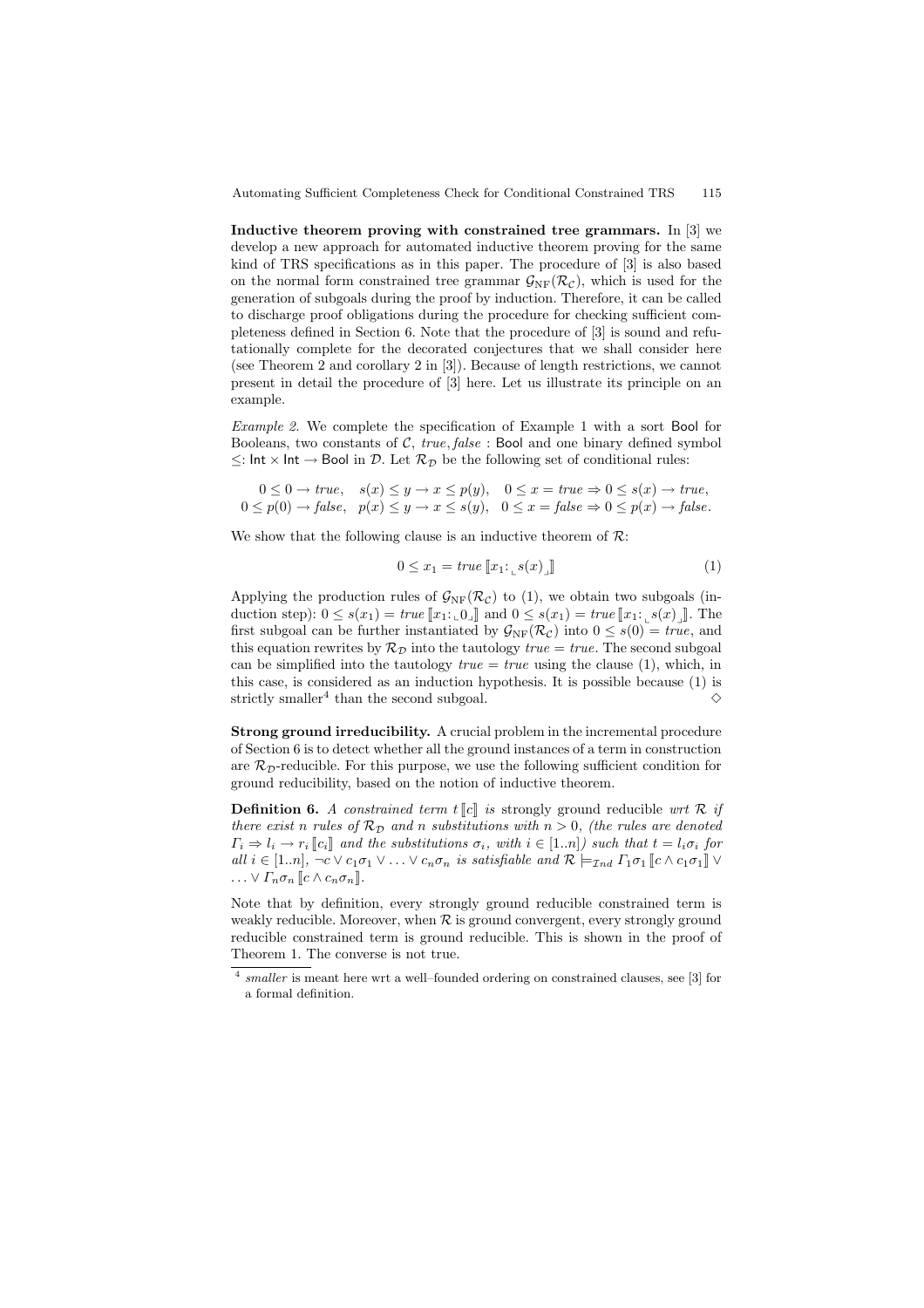### 5 Example: Integers

Let us continue with Examples 1 and 2. Since  $\mathcal R$  is ground convergent, in order to check the sufficient completeness of the symbol  $\leq$  wrt  $\mathcal{R}$ , it is sufficient to consider the reductions (under  $\mathcal{R} = \mathcal{R}_{\mathcal{C}} \oplus \mathcal{R}_{\mathcal{D}}$ ) of the terms of the form  $t_1 \leq$  $t_2$  where  $t_1$  and  $t_2$  are  $\mathcal{R}_{\mathcal{C}}$ -irreducible terms of  $\mathcal{T}(\mathcal{C})$ . By Lemma 1, they are produced by  $\mathcal{G}_{\rm NF}(\mathcal{R}_{\mathcal{C}})$  starting from terms of the form  $x_1 \leq x_2 \llbracket x_1 : n_1 \wedge x_2 : n_2 \rrbracket$ where  $n_1$  and  $n_2$  are non-terminal of  $Q_{\rm NF}(\mathcal{R}_{\mathcal{C}})$ . For the sake of readability, we shall denote such a term  $n_1 \leq n_2$  in the pattern tree<sup>5</sup> of Figure 1 and the case analysis below.



Fig. 1. Sufficient completeness of  $\leq$ 

- $\alpha$ ,  $0 \leq \alpha$  is instantiated by  $\mathcal{G}_{\rm NF}(\mathcal{R}_{\mathcal{C}})$  into  $0 \leq 0$  which is reducible by  $\mathcal{R}_{\mathcal{D}}$ .  $\iota$ <sub>0</sub> $\iota$   $\leq$   $s(x)$  is instantiated into  $\iota$ <sub>0</sub> $\iota$   $\leq$   $s(\iota$ <sub>0</sub> $)$  and  $\iota$ <sub>0</sub> $\iota$   $\leq$   $s(\iota s)(x)$ ). The first term is further instantiated into  $0 \leq s(0)$ , which is reducible into *true* by  $\mathcal{R}_{\mathcal{D}}$ . The second term is instantiated into  $0 \leq s\left(\frac{1}{s(x)}\right)$ , which is strongly ground reducible since  $\mathcal{R} \models_{\mathcal{I}nd} 0 \leq x_2 = \text{true} \left[ x_2 : \_s(x) \right]$  (see Example 2).
- $\Box 0 \leq \Box p(x)$ : similarly, with  $\mathcal{R} \models_{\mathcal{I}nd} 0 \leq x_2 = \text{false} \llbracket x_2 : \Box p(x) \rrbracket.$
- $-$ <sub>L</sub> $s(x)$ <sub>L</sub> $\leq n_2$  (whatever  $n_2$ ) is instantiated into  $s$ ( $\lfloor 0 \rfloor$ )  $\leq n_2$  and  $s$ ( $\lfloor s(x) \rfloor$ )  $\leq$  $n_2$ . Both are instances of the left hand side of an unconditional rule of  $\mathcal{R}_D$ .  $|p(x)| \leq n_2$ : the situation is similar.

The proof of the completeness of  $\leq$  fails with the method of [2]. Indeed, the following cover set for the sort lnt:  $\{0, s(x), p(x)\}\$ is not relevant because, it does not describe exactly the set of R-irreducible ground constructor terms. For

<sup>5</sup> The tree of Figure 1 does not *stricto sensu* adhere to the definition of Section 6. Two nodes have been added for illustration purposes.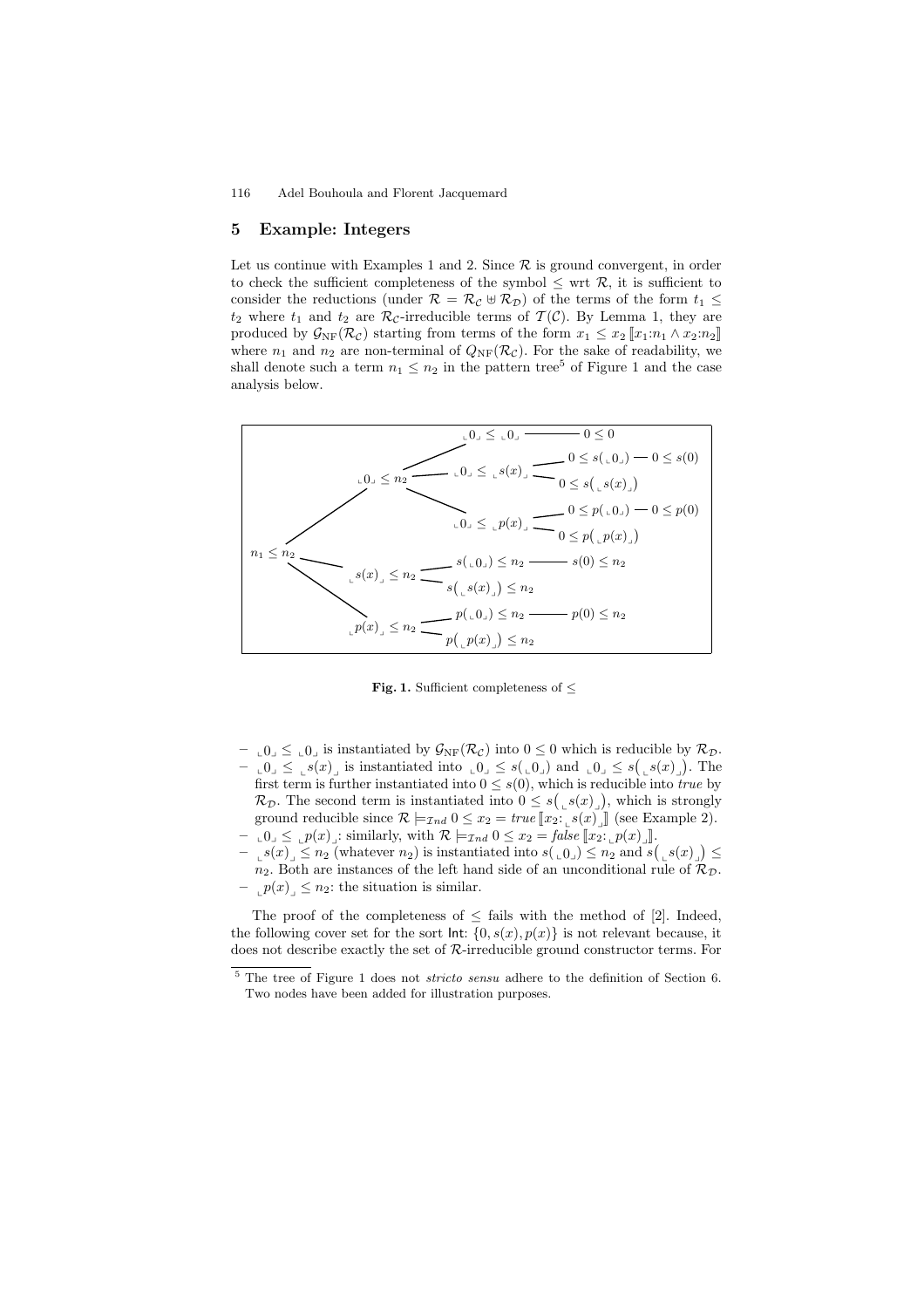instance  $p(s(0))$  is an instance of  $p(x)$  but is not irreducible. The methods of [4, 5] can be used for checking the sufficient completeness of  $\leq$  since the axioms for constructors are unconstrained and *left-linear*. However, we recall that these procedures do not work directly on the given specification but transform it in order to get rid of the axioms between constructors.

With a direct translation of the above integer specification in Maude syntax, the Maude sufficient completeness checker [14] generates one proof obligation which is not valid<sup>6</sup>. It is possible to prove the sufficient completeness of this specification with [14] using a transformation it into a new specification with free constructors by specifying subsorts for zero, positive and negative integers respectively. A second example with a specification of integers modulo 2 is presented in the long version of this paper, Appendix B, for the interested reader.

## 6 Verification of Sufficient Completeness

We describe in this section a complete procedure for sufficient completeness verification. It relies on the framework of [3] presented in Section 4.

Pattern trees. The procedure checks the sufficient completeness of each defined symbol  $f \in \mathcal{D}$  by the incremental construction of a multi-rooted pattern tree called pattern tree of f and denoted by  $d$ tree(f). The nodes of  $d$ tree(f) are labelled by decorated constrained terms of the form  $f(t_1, \ldots, t_n)$   $\llbracket c \rrbracket$  such that  $t_i \in \mathcal{T}(\mathcal{C}, \mathcal{X})$  for every  $i \in [1..n]$ . Each root of  $\text{dtree}(f)$  is labelled by a decorated term  $f(x_1, \ldots, x_n)$   $\llbracket x_1 : \llbracket u_1 \rrbracket \wedge \ldots \wedge x_n : \llbracket u_n \rrbracket$  where  $x_1, \ldots, x_n$  are distinct variables and  $\iota_u_1, \ldots, \iota_u_n \in Q_{NF}(\mathcal{R}_{\mathcal{C}})$ . The successors of any internal node of  $dtree(f)$  are determined by the inference rules described in Figure 2.

Inference rules for sufficient completeness. The algorithm presented in Figure 2 for the construction of  $dtree(f)$  operates incrementally. It follows the production rules of  $\mathcal{G}_{\rm NF}(\mathcal{R}_{\mathcal{C}})$  for non-terminal replacement in decorated term labelling the leaves of the tree constructed so far, until the term obtained becomes strongly ground reducible. In order to ensure the termination of the algorithm, the replacements are limited to variables, called induction variables whose instantiation is needed in order to trigger a rewrite step.

**Definition 7.** The set  $iPos(f, \mathcal{R})$  of induction positions of  $f \in \mathcal{D}$  is the set of non-root and non-variable positions of left-hand sides of rules of  $\mathcal{R}_{\mathcal{D}}$  with the symbol f at the root position. The set  $iVar(t)$  of induction variables of  $t = f(t_1, \ldots, t_n)$ , with  $f \in \mathcal{D}$  and  $t_1, \ldots, t_n \in \mathcal{T}(\mathcal{C}, \mathcal{X})$ , is the subset of variables of var(t) occurring in t at positions of  $iPos(f, \mathcal{R})$ .

Intuitively, it is sufficient to consider only induction variables for the application of the production rules of  $\mathcal{G}_{\text{NF}}(\mathcal{R}_{\mathcal{C}})$ , because any ground instance of a term labelling a node in  $dtree(f)$  may be only reduced by  $R$  at the root position. Let us now describe the inference rules of Figure 2 in a little more detail.

<sup>6</sup> Joe Hendrix, personal communication.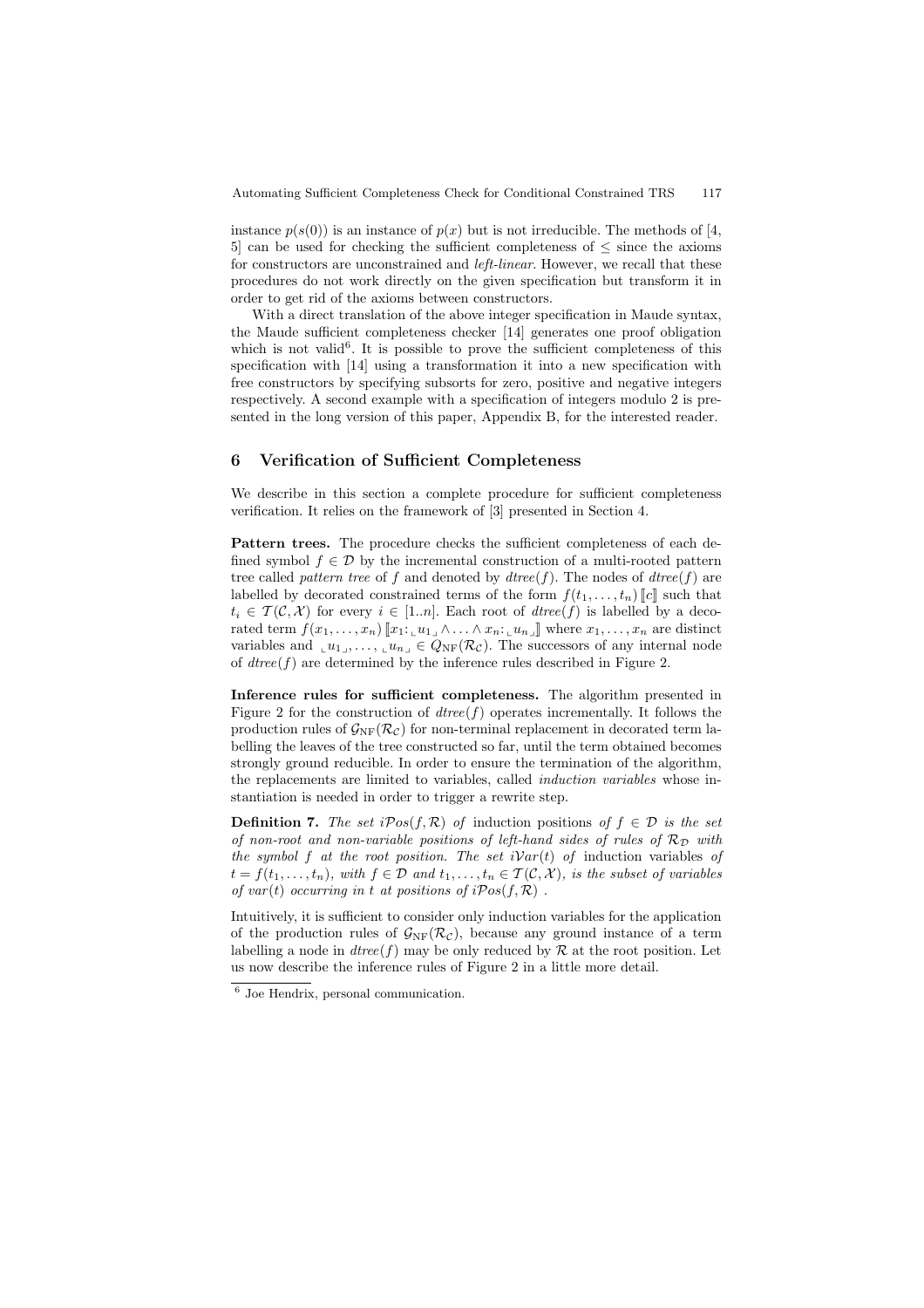| $\textbf{Instantiation: } \frac{t \left[\!\left[c\right]\!\right]}{t'\left[\!\left[c'\right]\!\right]} \text{ if } t\left[\!\left[c\right]\!\right] \text{ is not strongly ground reducible} \\ \textbf{where } x \in i\mathcal{V}ar(t\left[\!\left[c\right]\!\right])$<br>and $t\llbracket c \rrbracket \vdash_x t' \llbracket c' \rrbracket$ |
|------------------------------------------------------------------------------------------------------------------------------------------------------------------------------------------------------------------------------------------------------------------------------------------------------------------------------------------------|
| Strongly Ground Reducible Leaf: $\frac{t\, [\![c]\!] }{r\, \cdots r}$ if $t\, [\![c]\!]$ is strongly ground reducible<br>success                                                                                                                                                                                                               |
| <b>Irreducible Leaf:</b> $\frac{t [c]}{failure(t [c])}$ if no other rule applies to $t [c]$                                                                                                                                                                                                                                                    |

Fig. 2. Inference rules for the construction of a pattern tree

- Instantiation applies the production rules of the normal-form grammar  $\mathcal{G}_{\text{NF}}(\mathcal{R}_\mathcal{C})$ to induction variables in the decorated term  $t\llbracket c \rrbracket$ .
- Strongly Ground Reducible Leaf, following Definition 6, checks, for all rules whose left hand side matches  $t$ , the satisfiability of some constraints (this problem is assumed decidable for the constraints considered) and inductive theorem proving, using the procedure of [3] (which is also based on  $\mathcal{G}_{\rm NF}(\mathcal{R}_{\mathcal{C}})$ ).
- Irreducible Leaf produces a failure when none of the two above inferences applies to a leaf  $t$   $\llbracket c \rrbracket$ . It means in this case that the symbol f is not sufficiently complete wrt  $\mathcal{R}$ . The term  $t$  [c] provides an hint on the rule (exactly the left hand side and the constraint of this rule) which must be added to  $R$  in order to complete the specification of  $f$ . It is also possible to learn the conditions of such a rule from the failure of the strongly ground reducibility test.

Termination, correctness, completeness. The complete proofs of the following theorems can be found in the long version, Appendix A.

**Theorem 1 (Soundness).** Assume that  $\mathcal{R}$  is ground convergent. If for all  $f \in \mathcal{D}$ , all leaves of dtree(f) are success then  $\mathcal{R}$  is sufficiently complete.

The key point of the proof (long version, Appendix A) is that every ground term of the form  $f(t_1, \ldots, t_n)$  with  $f \in \mathcal{D}$  and  $t_1, \ldots, t_n \in \mathcal{T}(\mathcal{C})$  is generated by  $\mathcal{G}_{\text{NF}}(\mathcal{R}_{\mathcal{C}})$  starting from a term labelling a leaf of  $dtree(f)$  and hence is  $\mathcal{R}_{\mathcal{D}}$ reducible.

As a corollary, since there are only two kinds of leaves, we can conclude that if  $R$  is not sufficiently complete, then the inference system will end with a failure.

Corollary 1 (Refutational Completeness). Assume that  $R$  is ground convergent. If  $\mathcal R$  is not sufficiently complete, then there exists  $f \in \mathcal D$  such that  $dtree(f)$  contains a leaf of the form failure.

**Theorem 2 (Completeness).** If R is sufficiently complete then for each  $f \in$  $D$ , all leaves of dtree(f) are success.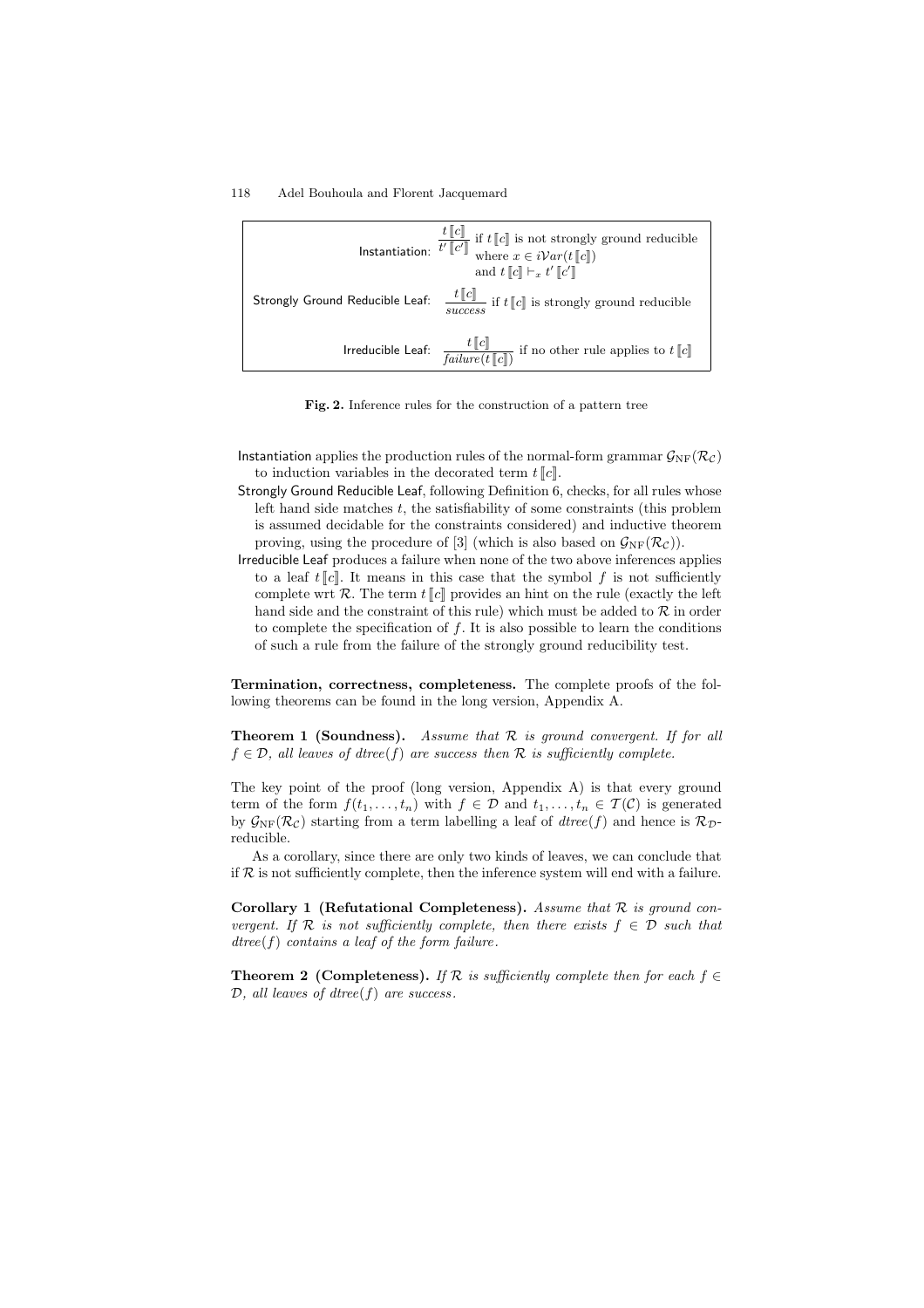We show (long version, Appendix A) that the existence of a non-strongly ground reducible term in a leaf of  $dtree(f)$  contradicts the sufficient completeness of  $\mathcal{R}$ . As a corollary, we can conclude that if the inference system fails then  $\mathcal R$  is not sufficiently complete.

Corollary 2 (Soundness of Disproof). For each  $f \in \mathcal{D}$ , if there exists a leaf of the form failure in dtree(f) then f is not sufficiently complete wrt  $\mathcal{R}$ .

**Theorem 3 (Finiteness of pattern trees).** For every  $f \in \mathcal{D}$ , the size of dtree(f) is bounded.

It follows from the finiteness of  $iPos(f, \mathcal{R})$  (long version, Appendix A). Note that the finiteness of the pattern trees does not guarantee the termination of the procedure in general, since it relies on the test of strongly ground reducibility.

Decidable case. Strongly ground reducibility, like sufficient completeness and inductive theorem proving is undecidable in general. When  $R$  is unconditional (but constrained), testing strongly ground reducibility (Definition 6) of a constrained term in a pattern tree amounts to pattern matching with left-hand-side of rules of  $\mathcal{R}_\mathcal{D}$  and checking satisfiability of constraints. Altogether, this problem (strongly ground reducibility) is reducible to emptiness decision for constrained tree grammars (the problem of deciding whether the language of a given grammar is empty or not). We will not detail the reduction here because it is already given, in a similar context, in [3] (Section 6).

**Theorem 4.** Sufficient completeness is decidable when  $\mathcal{R}$  is unconditional and ground convergent, contains only constraints of equality, disequality, and membership to a regular tree language, and when moreover, for all  $l \to r \llbracket c \rrbracket \in \mathcal{R}_{\mathcal{C}}$ , for all  $s \approx s' \in c$ , each of s and s' is either a variable or a strict subterm of l, and for all  $s \not\approx s' \in c$ , there is a subterm of l of the form  $g(\ldots, s, \ldots, s', \ldots)$ .

The restriction on the constraints correspond to known classes of tree automata with equality and disequality constraints with a decidable emptiness problem (see [7] for a survey). The membership constraints can be treated with a classical product construction.

## 7 More Examples: Sorted Lists and Powerlists

We consider now a specification of sorted lists without repetition, with the constructor symbols  $true, false$ : Bool, 0 : Nat, s : Nat  $\rightarrow$  Nat,  $\emptyset$  : List, ins : Nat  $\times$  List  $\rightarrow$  List, and assume two constrained constructor rules in  $\mathcal{R}_{\mathcal{C}}$ :

$$
ins(x, ins(y, z)) \rightarrow ins(x, z) \llbracket x \approx y \rrbracket,
$$
  

$$
ins(x, ins(y, z)) \rightarrow ins(y, ins(x, z)) \llbracket x \succ y \rrbracket
$$

The ordering constraint  $\succ$  is interpreted as a reduction ordering total on ground constructor terms. Note that  $\mathcal{R}_{\mathcal{C}}$  is terminating thanks to the constraint of the second rule.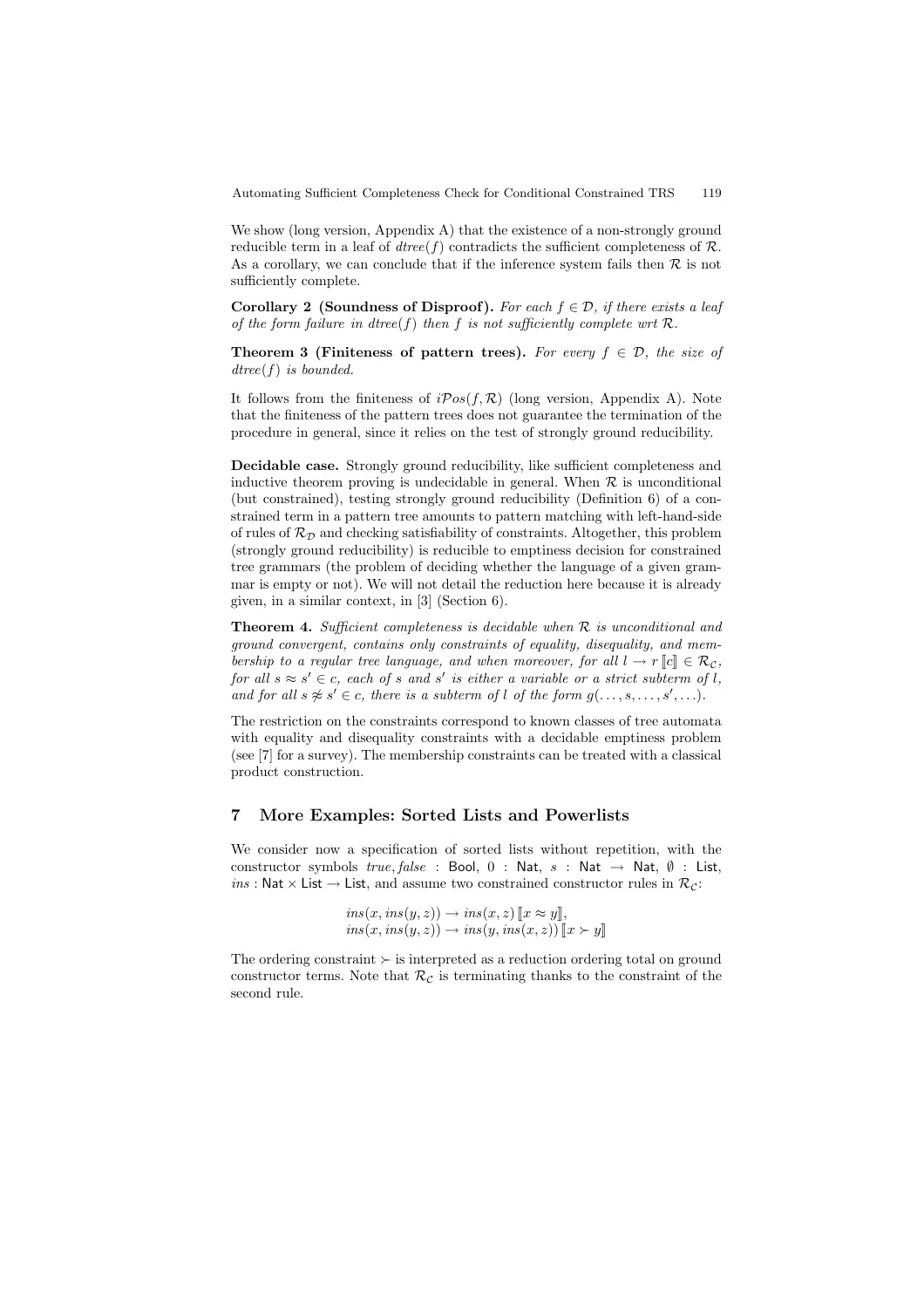Let us complete this signature with the following defined function symbols in  $\mathcal{D}:\in,\in',co: \mathsf{Nat}\times \mathsf{List}\to \mathsf{Bool}$ , sorted : List  $\to$  Bool, and the rules of  $\mathcal{R}_{\mathcal{D}}$ :

 $x \in \emptyset \rightarrow false$  $x_1 \in ins(x_2, y) \rightarrow true \llbracket x_1 \approx x_2 \rrbracket \quad x_1 \in' ins(x_2, y) \rightarrow true \llbracket x_1 \approx x_2 \rrbracket$  $x_1 \in ins(x_2, y) \rightarrow x_1 \in y \llbracket x_1 \not\approx x_2 \rrbracket$  $x \in 'y = x \in y \Rightarrow co(x, y) \rightarrow true$  $x \in' \emptyset \rightarrow false$  $x_1 \in' ins(x_2, y) \rightarrow false \llbracket x_1 \prec x_2 \rrbracket$  $x_1 \in' ins(x_2, y) \rightarrow x_1 \in' y \llbracket x_1 \succ x_2 \rrbracket$  $sorted-ins(y, z)) = true \Rightarrow sorted-ins(x, ins(y, z))) \rightarrow true \; \mathbb{R} \times y$ 

The constrained tree grammar  $\mathcal{G}_{\rm NF}(\mathcal{R}_{\mathcal{C}})$  has the following non-terminals:  $Q_{\rm NF}(\mathcal{R}_\mathcal{C}) = \{\llcorner x^\text{Bool}_\sqcup,\llcorner x^\text{Nat}_\sqcup,\llcorner x^\text{List}_\sqcup,\llcorner ins(x_1,y_1)_\sqcup\},\ (\llcorner x_\sqcup^\text{List} \text{ is denoted by }\llcorner \emptyset \rrbracket$  below) and the following set of production rules  $\Delta_{\text{NF}}(\mathcal{R}_{\mathcal{C}})$ :

$$
\mathbf{L}x^{\text{Bool}} \mathbf{L} := \text{true} \mid \text{false} \quad \mathbf{L}x^{\text{Nat}} \mathbf{L} := 0 \mid s(\mathbf{L}x_2^{\text{Nat}}) \quad \mathbf{L}\emptyset \mathbf{L} := \emptyset,
$$
\n
$$
\mathbf{L} \text{ins}(x_1, y_1) \mathbf{L} := \text{ins}(\mathbf{L}x^{\text{Nat}} \mathbf{L}, \mathbf{L}\emptyset \mathbf{L})
$$
\n
$$
\mathbf{L} \text{ins}(x_1, y_1) \mathbf{L} := \text{ins}(\mathbf{L}x^{\text{Nat}} \mathbf{L}, \mathbf{L} \text{ins}(x_2, y_2) \mathbf{L}) [\mathbf{L}x^{\text{Nat}} \prec x_2] \mathbf{L}
$$

The pattern tree  $dtree(\epsilon)$  described in Figure 3 shows that the function  $\epsilon$  is

| $\mathcal{L}^{\mathsf{Nat}} \in \mathcal{L}$ | $\mathbb{L} x^{\text{Nat}} \in \mathbb{L}$ ins $(x_1, y_1)$                                                                                                                                                                                                                                                                                                               |
|----------------------------------------------|---------------------------------------------------------------------------------------------------------------------------------------------------------------------------------------------------------------------------------------------------------------------------------------------------------------------------------------------------------------------------|
|                                              |                                                                                                                                                                                                                                                                                                                                                                           |
|                                              | $\mathcal{L}_{\perp} x_{\perp}^{\mathsf{Nat}} \in ins\big(\mathcal{L}x_1^{\mathsf{Nat}}, \mathcal{L}ins(x_2,y_2)\big)$ $\llbracket x_1^{\mathsf{Nat}} \prec x_2 \rrbracket$<br>$\mathcal{L} x^{\mathsf{Nat}}_{\mathsf{I}} \in \emptyset$ $\mathcal{L} x^{\mathsf{Nat}}_{\mathsf{I}} \in ins\left(\mathcal{L} x^{\mathsf{Nat}}_{\mathsf{I}}\right), \mathcal{L} \emptyset$ |

Fig. 3. The pattern tree of  $\in$ 

sufficiently complete. The term  $x^{\text{Nat}} \in \emptyset$  is indeed reducible. The two other leaves are also strongly ground reducible since  $x_1 \approx x_2 \vee x_1 \not\approx x_2$  is satisfiable. The proof of sufficient completeness of  $\in'$  is very similar. In order to prove that the function co is sufficiently complete, we need to show that  $\mathcal{R} \models_{\mathcal{I}nd} x \in' y = x \in y$ . This theorem can be proved using the method of [3] without any user interaction (see long version, Appendix D).

The pattern tree dtree(sorted), (described in Figure 4, Appendix C) contains two *failure* leaves labeled respectively with  $\hat{f} \text{a} \text{i} \text{l} \text{u} \text{r} \text{e} \text{(} \text{w} \text{)}$  and  $\textit{failure}(\textit{sorted}(\textit{ins}(x^{\textsf{Nat}},\emptyset)))$ . The reason is that these terms do not contain induction variables and they are not strongly ground reducible because they do not match a left-hand-side of rule of  $\mathcal{R}_D$ . This suggests to complete  $\mathcal{R}_D$  with two rules sorted( $(\emptyset) \rightarrow true$  and sorted(ins(x,  $(\emptyset) \rightarrow true$ . It is shown in the long version, Appendix C, that the system obtained is sufficiently complete.

A last example, the specification of Misra's powerlists, is presented in the long version, Appendix E.

The methods of  $[2, 4, 5]$  cannot be applied to prove the sufficient completeness of  $\in$ ,  $\in'$ , co and *sorted* since the axioms for constructors are constrained and non-left-linear. We could imagine a straightforward adaptation of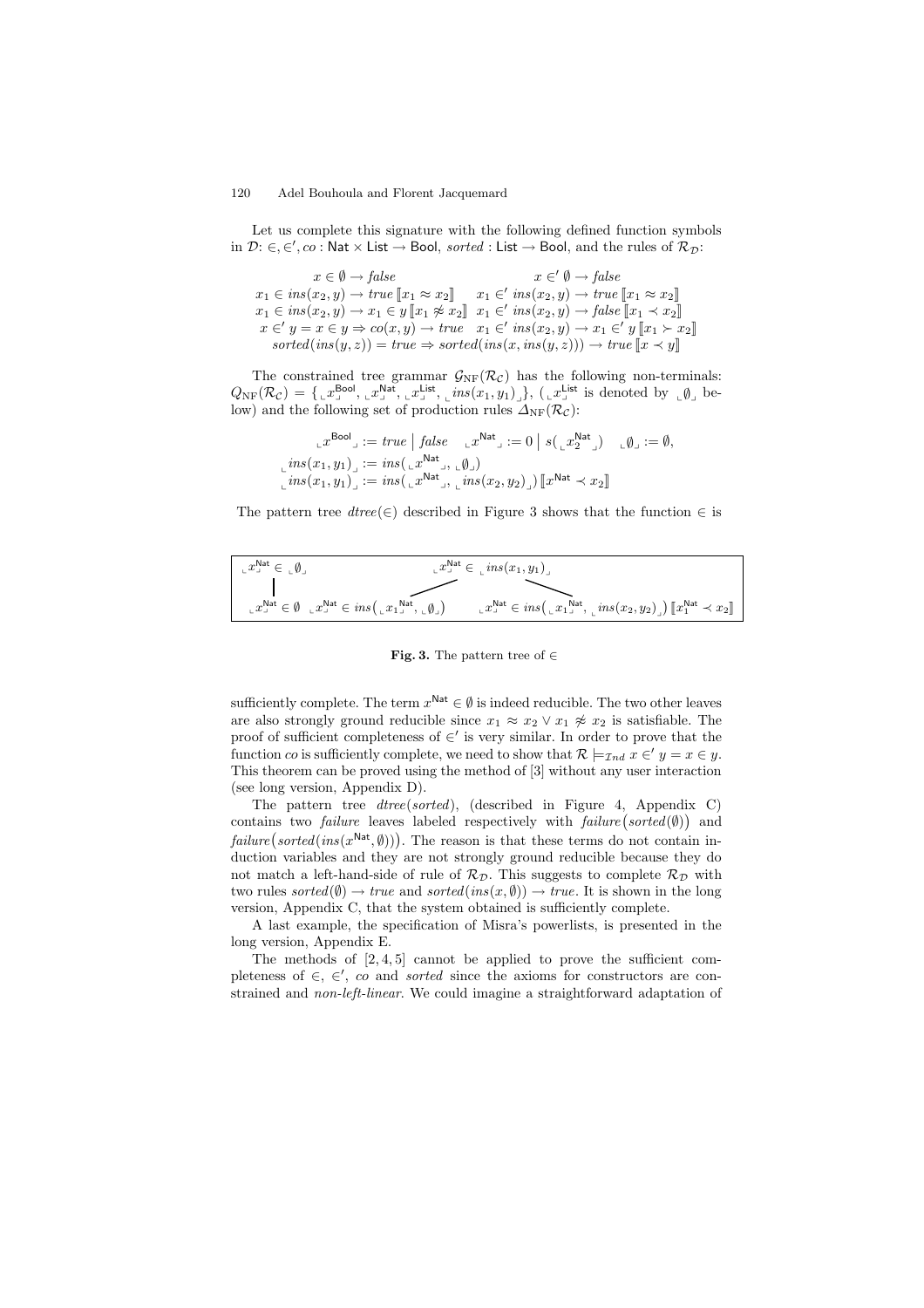the methods based on cover sets to *constrained cover sets* for sorted lists, like  $\emptyset$ ,  $ins(x, \emptyset)$ ,  $ins(x, ins(y, z))$   $\llbracket x < y \rrbracket$ . This also fails. The reason is that this representation of  $\mathcal{R}_{\mathcal{C}}$ -irreducible ground constructor terms is still not exact. For example  $ins(0, ins(s(0), ins(0, \emptyset))$  is an instance of  $ins(x, ins(y, z))$   $\llbracket x < y \rrbracket$  but is not irreducible. The Maude sufficient completeness checker has been successfully used for the powerlists [14]. For checking the sufficient completeness of co, it generates a proof obligation which cannot be proved automatically by the Maude's inductive theorem prover and therefore must be manually discharged by the user<sup>7</sup>.

## 8 Conclusion

We have proposed a method for testing sufficient completeness of constrained and conditional rewrite systems with constrained rules for constructors. Our procedure uses a tree grammar with constraints which generates the set of ground constructor terms in normal form and is integrated with a method for inductive theorem proving based on the same framework [3]. It is sound for ground convergent TRS and also complete, and has been successfully used manually for checking sufficient completeness of several specifications where related techniques fail. Moreover, in case of disproof, *i.e.* when the specification is not sufficiently complete, our procedure proposes candidates left hand sides and constraints and a hint for conditions of rewrite rules to complete it.

We are planning to implement the procedure presented on this paper, based on a forthcoming system for [3] generalizing Spike [6] and on an efficient library for tree automata with constraints.

At last, following Theorem 1, ground convergence is necessary for the soundness of our method. This property is difficult to establish, especially for conditional constrained rewrite systems, and we are currently developing a technique for checking it using constrained tree grammars in the same framework as in this paper and [3].

Acknowledgements. We wish to kindly thank Joe Hendrix for having processed the above examples with the Sufficient Completeness Checker for Maude.

## References

- 1. B. Bogaert and S. Tison. Equality and disequality constraints on direct subterms in tree automata. In *9th Symp. on Theoretical Aspects of Computer Science, STACS*, volume 577 of *LNCS*, pages 161–171. Springer, 1992.
- 2. A. Bouhoula. Using induction and rewriting to verify and complete parameterized specifications. *Theoretical Computer Science*, 170(1-2):245–276, 1996.
- 3. A. Bouhoula and F. Jacquemard. Automated induction for complex data structures. Research Report LSV-05-11, Laboratoire Spécification et Vérification, 2005.

<sup>7</sup> personal communication of Joe Hendrix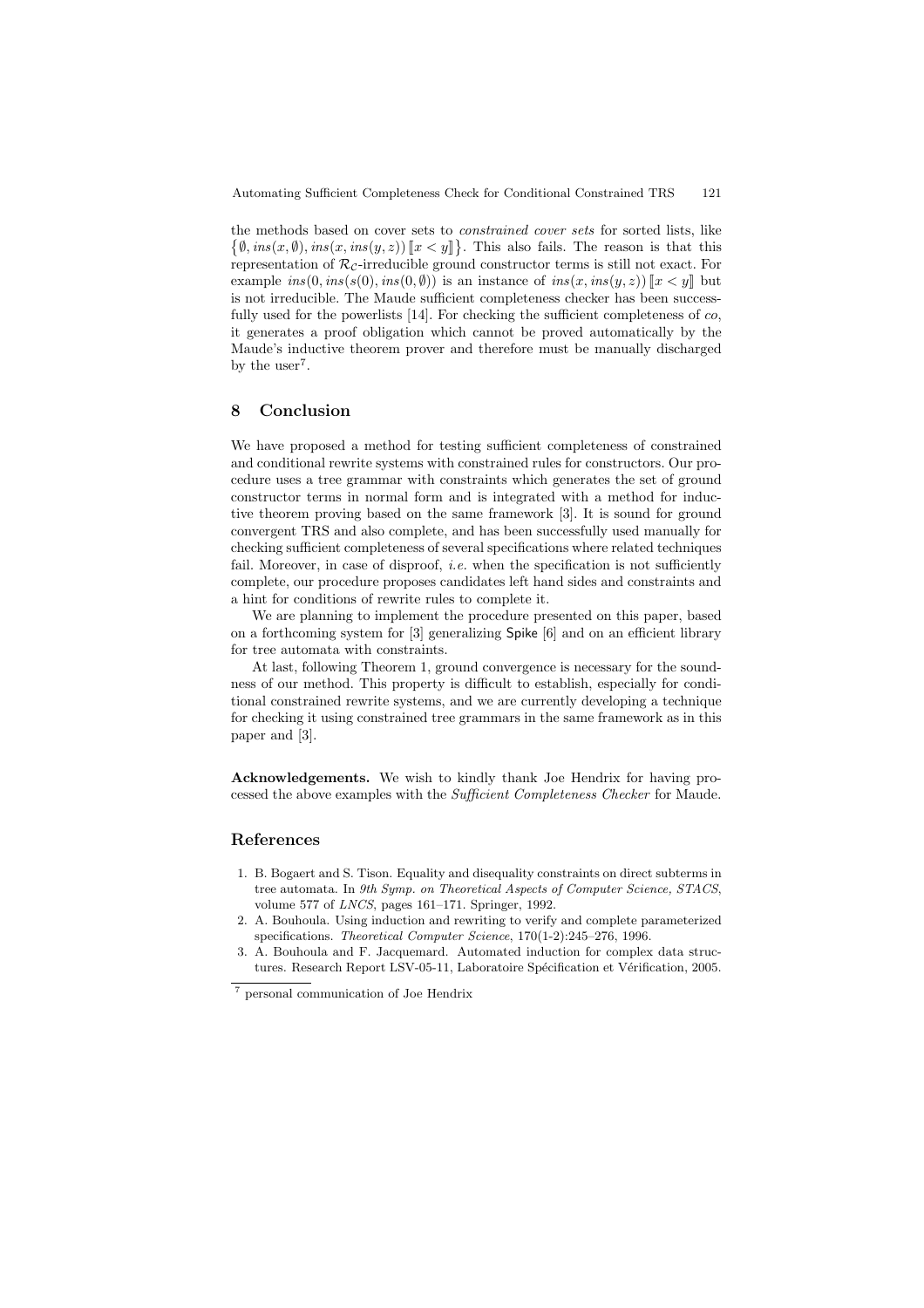- 4. A. Bouhoula and J.-P. Jouannaud. Automata-driven automated induction. *Information and Computation*, 169(1):1–22, 2001.
- 5. A. Bouhoula, J.-P. Jouannaud, and J. Meseguer. Specification and proof in membership equational logic. *Theoretical Computer Science*, 236(1-2):35–132, 2000.
- 6. A. Bouhoula and M. Rusinowitch. Implicit induction in conditional theories. *Journal of Automated Reasoning*, 14(2):189–235, 1995.
- 7. H. Comon, M. Dauchet, R. Gilleron, F. Jacquemard, D. Lugiez, S. Tison, and M. Tommasi. Tree automata techniques and applications. http://www.grappa. univ-lille3.fr/tata, 2002.
- 8. H. Comon and F. Jacquemard. Ground reducibility is exptime-complete. *Information and Computation*, 187(1):123–153, 2003.
- 9. H. Comon and V. Cortier. Tree automata with one memory set constraints and cryptographic protocols. Theoretical Computer Science 331(1): 143-214, 2005.
- 10. N. Dershowitz and J.-P. Jouannaud. Rewrite systems. In *Handbook of Theoretical Computer Science, Volume B: Formal Models and Sematics*, pages 243–320. 1990.
- 11. J. V. Guttag. *The Specification and Application to Programming of Abstract Data Types*. Phd thesis, University of Toronto, Computer Science Department, 1975. Report CSRG-59.
- 12. J. V. Guttag. Notes on type abstraction. In Friedrich L. Bauer and Manfred Broy, editors, *Program Construction*, volume 69 of LNCS, pages 593–616. Springer, 1978.
- 13. J. V. Guttag and J. J. Horning. The algebraic specification of abstract data types. *Acta Inf.*, 10:27–52, 1978.
- 14. J. Hendrix, M. Clavel, and J. Meseguer. A sufficient completeness reasoning tool for partial specifications. In *Proc. ot the 16th Int. Conf. on Term Rewriting and Applications (RTA)*, vol. 3467 of LNCS, pages 165–174. Springer, 2005.
- 15. J. Hendrix, H. Ohsaki, and J. Meseguer. Sufficient completeness checking with propositional tree automata. Technical Report UIUCDCS-R-2005-2635 (CS), UILU-ENG-2005-1825 (ENGR), University of Illinois at Urbana-Champaign, 2005.
- 16. G. Huet and J.-M. Hullot. Proofs by induction in equational theories with constructors. *J. Comput. Syst. Sci.*, 25(2):239–266, 1982.
- 17. D. Kapur. An automated tool for analyzing completeness of equational specifications. In *Proc. of the Int. Symposium on Software Testing and Analysis (ISSTA)*, special issue of *Software Engineering Notes*, pages 28–43. ACM Press, 1994.
- 18. D. Kapur, P. Narendran, D. J. Rosenkrantz, and H. Zhang. Sufficient-completeness, ground-reducibility and their complexity. *Acta Informatica*, 28(4):311–350, 1991.
- 19. D. Kapur, P. Narendran, and H. Zhang. On sufficient-completeness and related properties of term rewriting systems. *Acta Informatica*, 24(4):395–415, 1987.
- 20. E. Kounalis. Completeness in data type specifications. In B. F. Caviness, editor, *European Conference on Computer Algebra (2)*, volume 204 of LNCS, pages 348– 362. Springer, 1985.
- 21. A. Lazrek, P. Lescanne, and J.-J. Thiel. Tools for proving inductive equalities, relative completeness, and omega-completeness. *Information and Computation*, 84(1):47–70, 1990.
- 22. J. Misra. Powerlist: A structure for parallel recursion. *ACM Transactions on Programming Languages and Systems*, 16(6):1737–1767, 1994.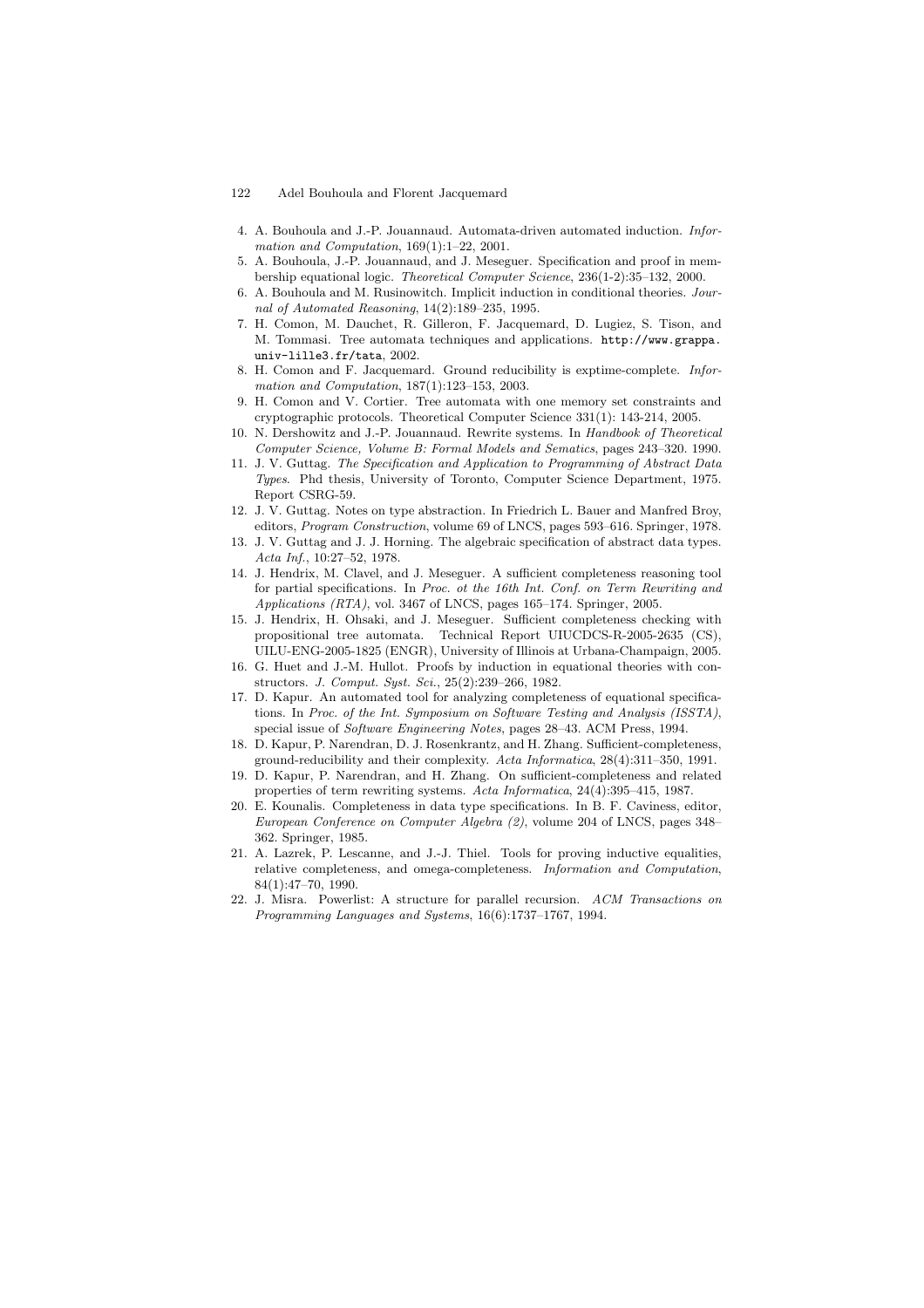## Appendix A Proofs of theorems

The proof of the soundness theorem (Theorem 1) uses the following lemma.

**Lemma 2.** If  $\mathcal{R}$  is ground convergent then  $\mathcal{R}_c$  is ground convergent.

**Theorem 1.** Assume that  $\mathcal{R}$  is ground convergent. For each  $f \in \mathcal{D}$ , if all leaves of dtree(f) are success then f is sufficiently complete wrt  $\mathcal{R}$ .

*Proof.* Assume that for all  $f \in \mathcal{D}$  all the leaves of  $dtree(f)$  are labeled with success. We prove that for all  $f(t_1, \ldots, t_m)$  with  $f \in \mathcal{D}$  of arity m and  $t_1, \ldots, t_m \in$  $\mathcal{T}(\mathcal{C})$ , there exists  $s \in \mathcal{T}(\mathcal{C})$  such that  $f(t_1, \ldots, t_m) \stackrel{*}{\underset{\mathcal{R}}{\longrightarrow}} s$ . Since, by hypothesis,  $\mathcal{R}_{\mathcal{C}}$  is terminating, we may consider that  $t_1 \ldots, t_m$  are  $\mathcal{R}_{\mathcal{C}}$ -irreducible (otherwise, they can be normalized under  $\frac{ }{\mathcal{R}_{c}}$ . By Lemma 1, it implies that there exist some non-terminals  $\iota u_1, \ldots, \iota u_m$  of the grammar  $\mathcal{G}_{\text{NF}}(\mathcal{R}_c)$  such that:

$$
f(x_1,\ldots,x_m)\left[x_1;\ldots,x_m;\ldots,x_m;\ldots,u_{m}\right]\right| \vdash^* f(t_1,\ldots,t_m)\left[\left[c\right]\right]
$$
 (2)

Note that the first term of the above derivation labels a root node of the pattern tree  $dtree(f)$ . We proceed by an induction based on the transitive closure of the union of  $\overrightarrow{\mathcal{R}}$  (it is a well-founded relation by hypothesis) and the subterm relation.

Assume that t is  $\mathcal R$ -irreducible (base case of the induction). Let  $s[[d]]$  be the first term without induction variables occurring in the above grammar derivation (2), and let  $\tau$  be the ground substitution of sol(d) such that  $s\tau = t$  ( $\tau$ ) exists by Lemma 1). We shall show that  $s \llbracket d \rrbracket$  is not strongly ground reducible by R. It implies that the inference Irreducible leaf applies and  $dtree(f)$  contains a leaf labeled with failure, a contradiction. Indeed, otherwise, by definition, there exist n rules (with  $n > 0$ ) of  $\mathcal{R}_{\mathcal{D}} \Gamma_i \Rightarrow l_i \rightarrow r_i \llbracket c_i \rrbracket$ , with  $i \in [1..n]$ , and n substitutions  $\sigma_i$ , such that  $s = l_i \sigma_i$  and  $d \wedge \neg c_i \sigma_i$  is unsatisfiable for all  $i \in [1..n]$ and  $\mathcal{R} \models_{\mathcal{I}nd} \Gamma_1\sigma_1 \llbracket d \wedge c_1\sigma_1 \rrbracket \vee \ldots \vee \Gamma_n\sigma_n \llbracket d \wedge c_n\sigma_n \rrbracket.$ 

Since  $\tau \in sol(d)$ , then for all  $i \in [1..n], \tau \in sol(c_i\sigma_i)$  (otherwise,  $d \wedge \neg c_i\sigma_i$ ) would be satisfiable). Therefore, there exists  $k \in [1..n]$ , such that  $\mathcal{R} \models \Gamma_k \sigma_k \tau$ . This implies that for each equation  $u = v$  in  $\Gamma_k \sigma_k \tau$ , we have  $u \downarrow_{\mathcal{R}} v$  because  $\mathcal R$  is ground confluent, hence t can be rewritten by  $\Gamma_k \Rightarrow l_k \to r_k \llbracket c_k \rrbracket$ , a contradiction.

Hence t is R-reducible, say  $t \frac{1}{R}$  t'. If  $t' \in \mathcal{T}(\mathcal{C})$ , then we are done. Otherwise, we can apply the induction hypothesis to every minimal (w.r.t. the subterm ordering) subterm of  $t'$  headed by a defined symbol.  $\Box$ 

**Theorem 2.** If  $\mathcal{R}$  is sufficiently complete then for each  $f \in \mathcal{D}$ , all leaves of  $dtree(f)$  are success.

*Proof.* Assume that  $\mathcal R$  is sufficiently complete and suppose that there exists a node  $t$  [c] in dtree(f), for some  $f \in \mathcal{D}$ , to which the inference Irreducible Leaf can be applied. It means, by definition, that  $t$   $\llbracket c \rrbracket$  does not contain any induction variable and is not strongly ground reducible. We show first that  $t\llbracket c \rrbracket$  is weakly reducible by R.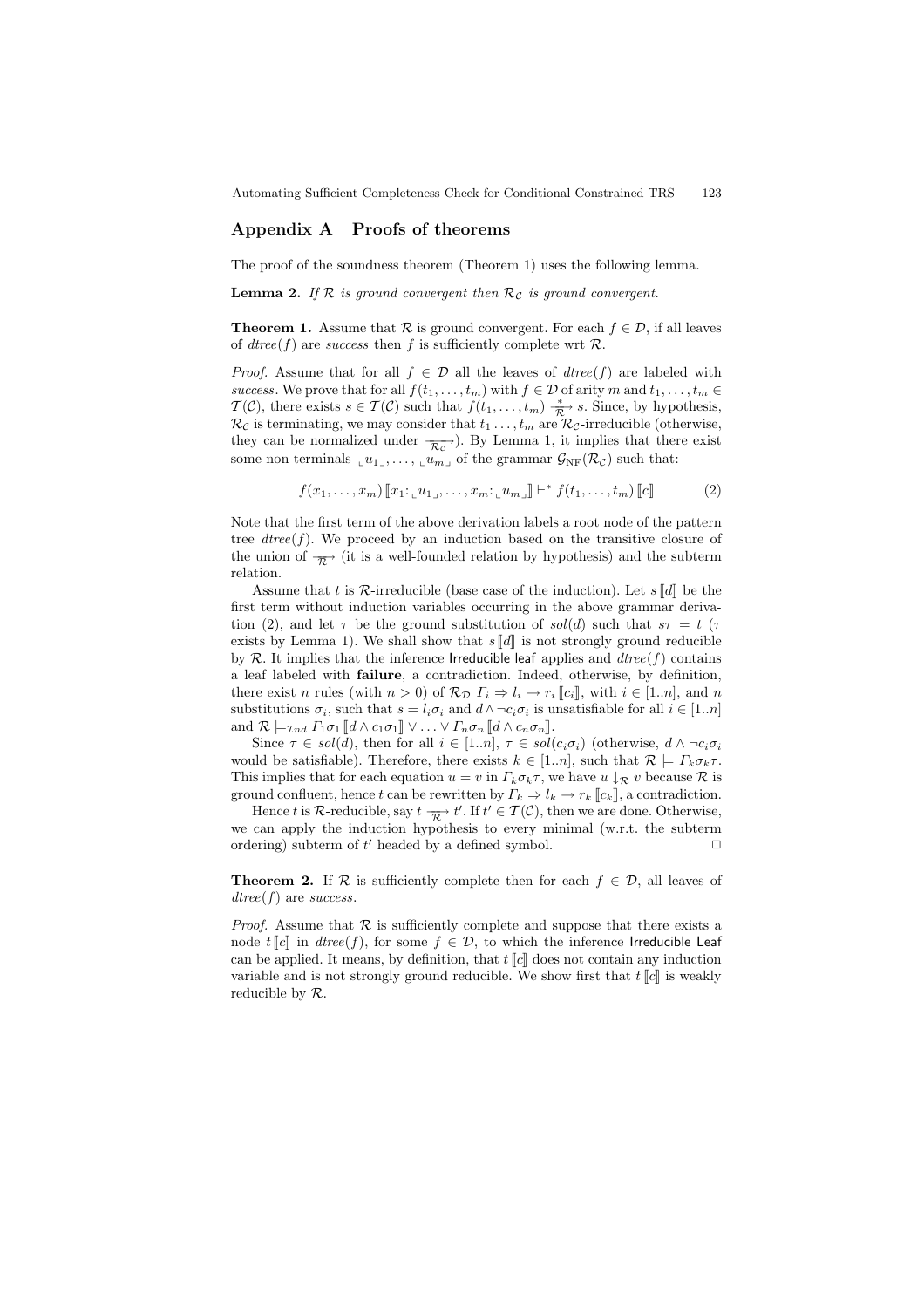By construction,  $t\llbracket c \rrbracket$  is decorated, and since  $\mathcal{G}_{NF}(\mathcal{R}_c)$  is clean, there exists  $\tau \in sol(c)$  such that for all  $x \in var(t)$ ,  $x\tau$  is  $\mathcal{R}$ -irreducible. Moreover, by construction,  $t\tau$  has the form  $f(t_1, \ldots, t_n)$  where  $f \in \mathcal{D}$  and  $t_1, \ldots, t_n \in \mathcal{T}(\mathcal{C})$ are all  $\mathcal{R}_c$ -irreducible. Hence,  $t\tau$  is  $\mathcal{R}_D$ -reducible at root position because  $\mathcal R$  is sufficiently complete. Therefore, by definition,  $t\tau$  is a ground instance of some left-hand side  $\ell$  of a rule  $\Gamma \Rightarrow \ell \to r \llbracket c' \rrbracket \in \mathcal{R}_{\mathcal{D}}$ , say  $t\tau = \ell \theta$ . Since by hypothesis t does not contain any induction variable and by definition  $\ell$  is linear, t is an instance of  $\ell$ , say  $t = \ell \sigma$ , with  $\theta = \sigma \tau$  (by definition of induction variables). Hence the following subset  $\mathcal L$  of  $\mathcal R_{\mathcal D}$  is not empty:

$$
\mathcal{L} = \{ \Gamma_i \Rightarrow \ell_i \rightarrow r_i \, [\![c_i]\!] \mid i \in [1..n], \ t = l_i \sigma_i \}
$$

By hypothesis,  $t \llbracket c \rrbracket$  is not strongly ground reducible by R. It means that one at least of the following properties holds:

$$
c \wedge \neg c_1 \sigma_1 \wedge \ldots \wedge \neg c_n \sigma_n \text{ is satisfiable} \tag{3}
$$

$$
\mathcal{R} \not\models_{\mathcal{I}nd} \Gamma_1\sigma_1 \llbracket c \wedge c_1\sigma_1 \rrbracket \vee \ldots \vee \Gamma_n\sigma_n \llbracket c \wedge c_n\sigma_n \rrbracket \tag{4}
$$

Assume that (3) is true and let  $\delta \in sol(c \wedge \neg c_1 \sigma_1 \wedge \dots \wedge \neg c_n \sigma_n)$ . The term  $t\delta$  is not reducible at the root position by definition of reducibility.

Assume that (4) is true. For all  $k \in [1..n]$  and all ground substitution  $\delta \in$ sol( $c \wedge c_k \sigma_k$ ), we have  $\mathcal{R} \not\models \Gamma_k \sigma_k \delta$ . Hence to is not reducible at the root position by a rule of  $\mathcal{L}$ .

Assume now we are in one of the above case and  $t\delta$  is reducible at the root position by a rule  $\Gamma \Rightarrow \ell \to r \llbracket d \rrbracket \in \mathcal{R} \setminus \mathcal{L}$ . It means that t is an instance of  $\ell$ , which contradicts the hypothesis that the above rule is not in  $\mathcal{L}$ .

In conclusion, in all cases,  $t\delta$  is not reducible at the root position. But by construction, to has the form  $f(s_1,...,s_n)$  where  $f \in \mathcal{D}$  and  $s_1,...,s_n \in \mathcal{T}(\mathcal{C})$ and are all  $\mathcal{R}_c$ -irreducible. This contradicts the hypothesis that  $\mathcal R$  is sufficiently complete complete. ✷

## **Theorem 3.** For every  $f \in \mathcal{D}$ , the size of  $\text{dtree}(f)$  is bounded.

*Proof.* The number of rules of  $\mathcal{R}_D$  with the function symbol f at the top position is finite. It means that the set  $i\mathcal{P}os(f,\mathcal{R})$  is finite too. As a consequence, the size of non-ground terms with induction variables is also bounded, and the height of the pattern tree too, since consecutive grafts in the same branch of the tree are labeled with deeper non-ground constrained terms.  $\Box$ 

## Appendix B Example: integers modulo

Consider a sort Nat for natural numbers modulo two, with the constructor symbols of  $C$  0 : Nat and  $s$  : Nat  $\rightarrow$  Nat, one defined symbol + in  $D$ , and let:  $\mathcal{R}_{\mathcal{C}} = \{s(s(x)) \rightarrow x \llbracket x \approx 0 \rrbracket \}$  and  $\mathcal{R}_{\mathcal{D}} = \{x + 0 \rightarrow x, x + s(0) \rightarrow s(x)\}.$ The normal-form grammar  $\mathcal{G}_{\rm NF}(\mathcal{R}_{\mathcal{C}})$  has five non-terminals:  $\mathcal{L}^{\rm Nat}$ ,  $\mathcal{L}^{0}$ ,  $\mathcal{S}(0)$ ,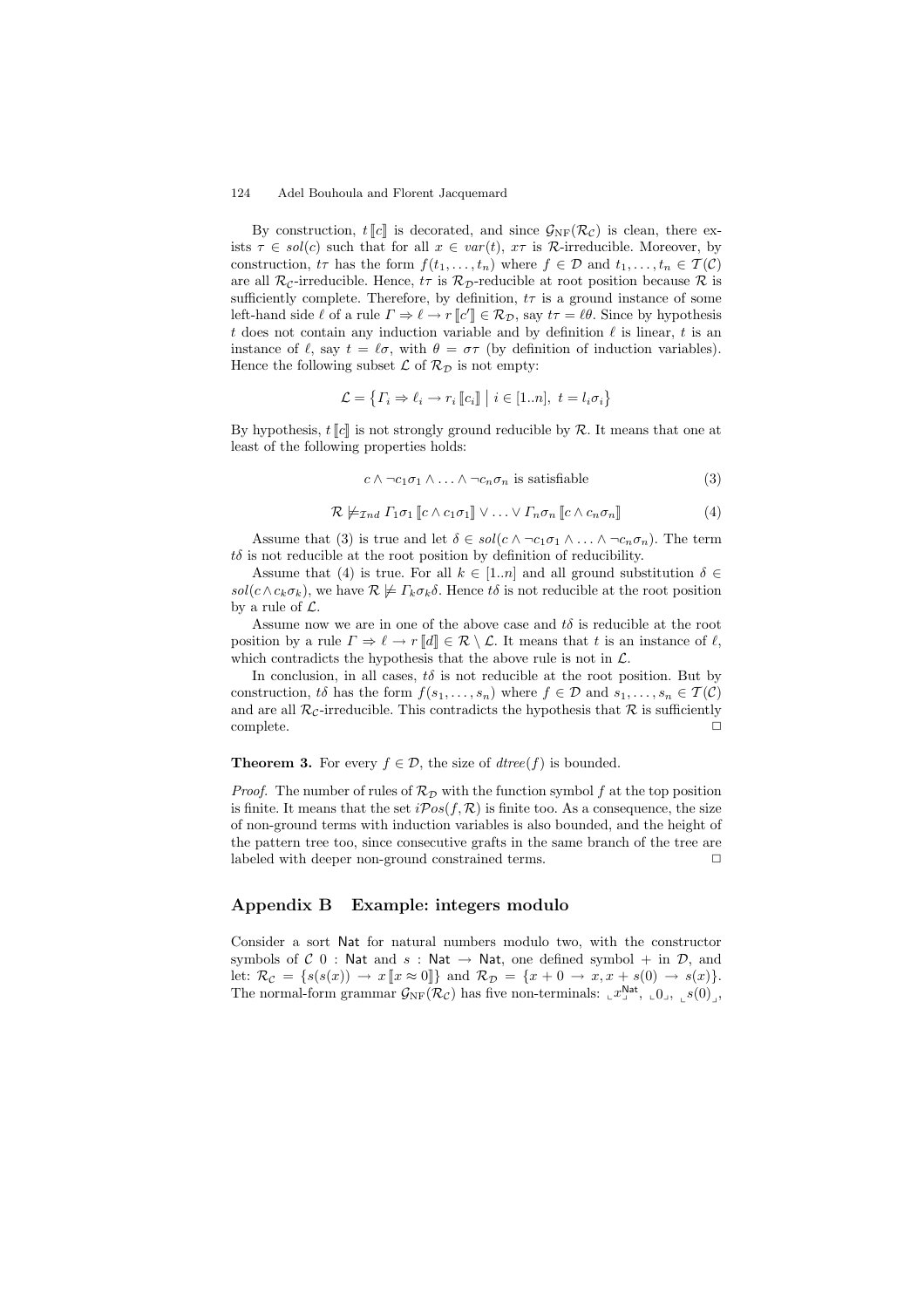$s(x)$ , and  $s(s(x))$ , and six production rules (described with the same simplified notation as in Example 1):

$$
\begin{array}{ll}\n\mathbf{L}0 \mathbf{J} := 0 & \mathbf{S}(0) \mathbf{J} := s(\mathbf{L}0 \mathbf{J}) & \mathbf{S}(x) \mathbf{J} := s(\mathbf{L}x \mathbf{J}^{\text{Nat}}) \\
\mathbf{L}x \mathbf{J}^{\text{Nat}} := 0 & \mathbf{S}(0) \mathbf{J} := s(\mathbf{L}x \mathbf{J}^{\text{Nat}}) & \mathbf{S}(s(x)) \mathbf{J} := s(\mathbf{L}x \mathbf{J} \mathbf{J}) \quad \mathbf{L} \mathbf{S}(0 \mathbf{J})\n\end{array}
$$

note that the non-terminals  $\llcorner 0\lrcorner$  and  $\llcorner x\rrbracket^{\text{Nat}}$  actually generate the same language, and that  $s(s(x))$  generated no terms at all.

The procedure terminates by attaching success to all the leaves of the pattern tree  $dtree(+)$ , meaning that  $\mathcal R$  is complete. Let us consider one interesting subtree of dtree(+) with the root:  $x_1 + y_1 [x_1: u \wedge y_1: s(s(y))]$ , where  $u \wedge u$  is any non-terminal. The first inference rule of Figure 2 instantiates it into:  $x_1 +$  $s(y_1)\left[\!\left[x_1\!\!\cdot_\text{\tiny L} \!u_{\lrcorner}\wedge y_1\!\!\cdot_\text{\tiny L} \!s(y)\right]\wedge y\not\approx 0\right]\text{ and }x_1+s(s(y_1))\left[\!\left[x_1\!\!\cdot_\text{\tiny L} \!u_{\lrcorner}\wedge y_1\!\!\cdot_\text{\tiny L} \!x_\rightarrow{\text{\tiny N}}\!\!\cdot\wedge y_1\right.\not\approx 0\right]$ and then  $x_1+s(s(0))$   $\llbracket x_1: u_1 \wedge 0 \not\approx 0 \llbracket$  which is strongly ground reducible because its constraint is unsatisfiable.

## Appendix C Example: sufficient completeness of *sorted*

There are two *failure* leaves in the pattern tree *dtree(sorted)* described in Figure 4, labeled respectively by  $\textit{failure}(\textit{sorted}(\emptyset))$  and  $\textit{failure}(\textit{sorted}(\textit{ins}(x^{\textsf{Nat}}, \emptyset)))$ . The reason is that these terms do not contain any induction variable and that moreover they are not strongly ground reducible, because they do not match a left-hand-side of rule of  $\mathcal{R}_{\mathcal{D}}$ . This suggests to complete  $\mathcal{R}_{\mathcal{D}}$  with two rules sorted( $(\emptyset) \rightarrow true$  and sorted(ins(x,  $(\emptyset) \rightarrow true$ . The symbol sorted is sufficient complete wrt the TRS obtained. Indeed,  $\mathit{failure}(\mathit{sorted}(\emptyset))$  and



Fig. 4. The pattern tree of *sorted*

 $\text{failure}(\text{sorted}(\text{ins}(x^{\text{Nat}},\emptyset)))$  are now both reducible by the new rewrite rules.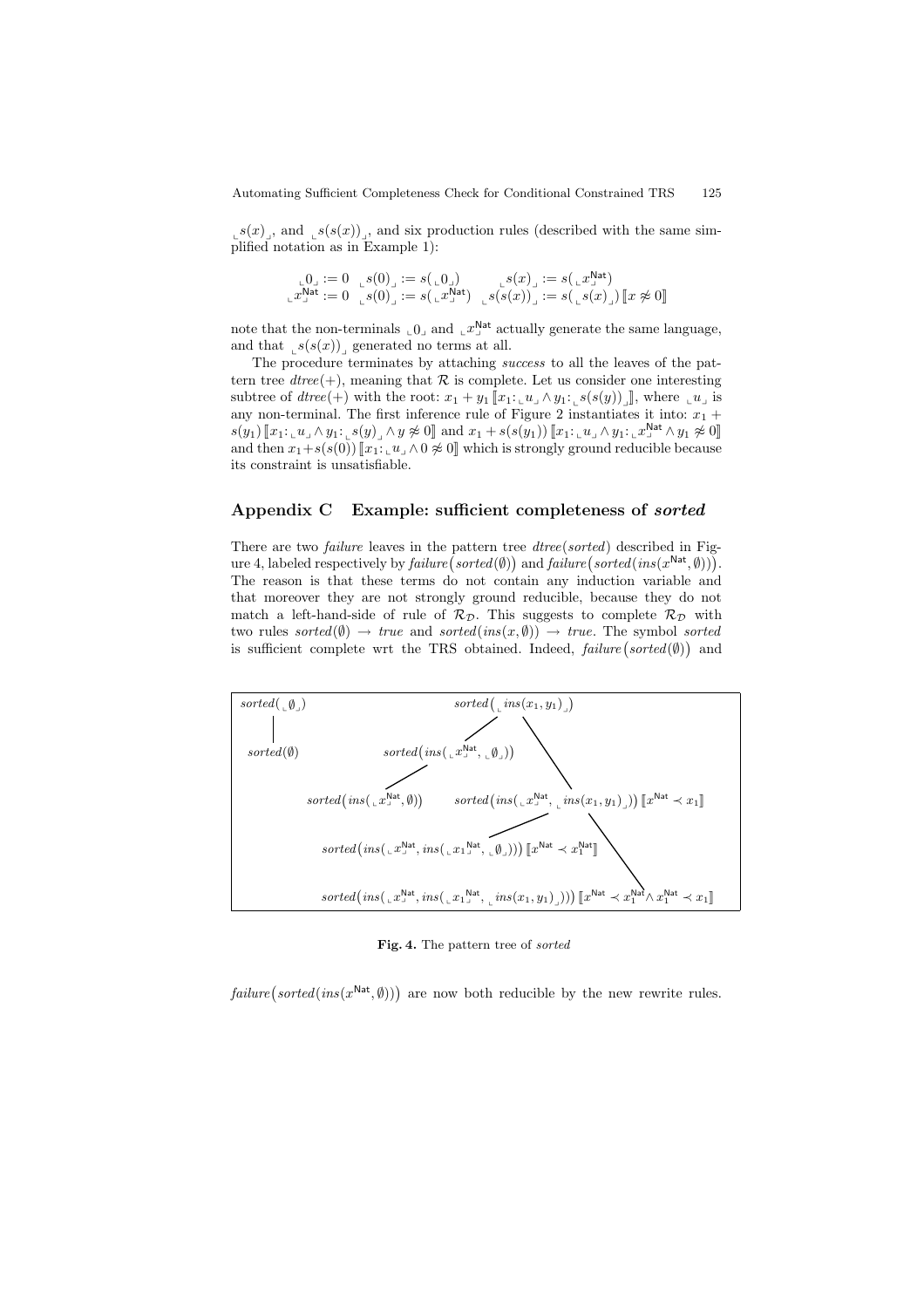Moreover, the term:  $sorted(ins(\llcorner x \,^{\text{Nat}}_{\perp}, ins(\llcorner x \,^{\text{Nat}}_{\perp}, \llcorner \emptyset \,))) \llbracket x^{\text{Nat}} \prec x_1^{\text{Nat}} \rrbracket$ , which is an abbreviation for:

 $sorted(ins(z_1, ins(z_2, z_3))) \llbracket z_1: \llbracket x \rrbracket^{\text{Nat}} \wedge z_2: \llbracket x_1^{\text{Nat}} \wedge z_3: \llbracket \emptyset \rrbracket \wedge x^{\text{Nat}} \prec x_1^{\text{Nat}} \rrbracket$ 

and  $sorted(ins(\llcorner x_j^{\text{Nat}}, ins(\llcorner x_1^{\text{Nat}}, \llcorner ins(x_1, y_1)])) \llbracket x^{\text{Nat}} \prec x_1^{\text{Nat}} \land x_1^{\text{Nat}} \prec x_1 \rrbracket,$ which is an abbreviation for:

$$
\mathit{sorted}(\mathit{ins}(z_1,\mathit{ins}(z_2,z_3))) \left[\begin{matrix}z_1 \mathord{\vdots}_{\mathit{u}} x^{ \mathsf{Nat}}_ \mathit{v} \;\; \wedge \; z_2 \mathord{\vdots}_{\mathit{u}} x^{ \mathsf{Nat}}_1 \;\; \wedge \; z_3 \mathord{\vdots}_{\mathit{u}} \mathit{ins}(x_1,y_1) \; \; \wedge \; \; \wedge \; \; \wedge \; \; \wedge \; \; \wedge \; \; \wedge \; \; \wedge \; \; \wedge \; \; \wedge \; \; \wedge \; \; \wedge \; \; \wedge \; \; \wedge \; \; \wedge \; \; \wedge \; \; \wedge \; \; \wedge \; \; \wedge \; \; \wedge \; \; \wedge \; \; \wedge \; \; \wedge \; \wedge \; \wedge \; \wedge \; \wedge \; \wedge \; \wedge \; \wedge \; \wedge \; \wedge \; \wedge \; \wedge \; \wedge \; \wedge \; \wedge \; \wedge \; \wedge \; \wedge \; \wedge \; \wedge \; \wedge \; \wedge \; \wedge \; \wedge \; \wedge \; \wedge \; \wedge \; \wedge \; \wedge \; \wedge \; \wedge \; \wedge \; \wedge \; \wedge \; \wedge \; \wedge \; \wedge \; \wedge \; \wedge \; \wedge \; \wedge \; \wedge \; \wedge \; \wedge \; \wedge \; \wedge \; \wedge \; \wedge \; \wedge \; \wedge \; \wedge \; \wedge \; \wedge \; \wedge \; \wedge \; \wedge \; \wedge \; \wedge \; \wedge \; \wedge \; \wedge \; \wedge \; \wedge \; \wedge \; \wedge \; \wedge \; \wedge \; \wedge \; \wedge \; \wedge \; \wedge \; \wedge \; \wedge \; \wedge \; \wedge \; \wedge \; \wedge \; \wedge \; \wedge \; \wedge \; \wedge \; \wedge \; \wedge \; \wedge \; \wedge \; \wedge \; \wedge \; \wedge \; \wedge \; \wedge \; \wedge \; \wedge \; \wedge \; \wedge \; \w
$$

are strongly ground reducible since the two following conjectures are inductive theorems of  $\mathcal{R}$ , and can be proved using the method of [3]:

$$
sorted(\text{ins}(z_2, z_3)) = true \llbracket z_2 : \llbracket x_2^{\mathsf{Nat}} \wedge z_3 : \llbracket \emptyset \rrbracket
$$

$$
sorted(\text{ins}(z_2, z_3)) = true \llbracket z_2 : \llbracket x_2^{\mathsf{Nat}} \wedge z_3 : \llbracket \text{ins}(x_1, y_1) \rrbracket \wedge x^{\mathsf{Nat}} \prec x_1 \rrbracket
$$

## Appendix D Example: sufficient completeness of co

In order to prove that the function co is sufficiently complete, we show that  $\mathcal{R} \models_{\mathcal{I}nd} x \in' y = x \in y$ , using the method of [3] (without user interaction).

For this purpose, we constrained the variable  $y$  in this conjecture to the language of non terminals of the grammar  $\mathcal{G}_{\rm NF}(\mathcal{R}_{\mathcal{C}})$ :

$$
x \in' \mathop{\llcorner} \emptyset \lrcorner = x \in \mathop{\llcorner} \emptyset \lrcorner \tag{5}
$$

$$
x \in ' \lim_{n \to \infty} (x_1, y_1)_\perp = x \in \lim_{n \to \infty} (x_1, y_1)_\perp \tag{6}
$$

The application of the production rules of  $\mathcal{G}_{NF}(\mathcal{R}_{\mathcal{C}})$  to these clauses (induction step) gives:

$$
x \in' \emptyset = x \in \emptyset \tag{7}
$$

$$
x \in 'ins(\llcorner x \lrcorner^{Nat}, \emptyset) = x \in ins(\llcorner x \lrcorner^{Nat}, \emptyset)
$$
\n
$$
(8)
$$

$$
x \in 'ins(_{\perp}x_{\perp}^{Nat}, \perp ins(x_1, y_1)_{\perp}) = x \in ins(_{\perp}x_{\perp}^{Nat}, \perp ins(x_1, y_1)_{\perp}) [x^{Nat} \prec x_1] \quad (9)
$$

The clause (7) can be reduced by  $\mathcal{R}_D$  to the tautology false = false. For (8) we consider a restriction to the cases corresponding to the constraints of the last 3 rules for  $\in'$  in  $\mathcal{R}_{\mathcal{D}}$  (the rules with  $x_1 \in' ins(x_2, y)$  as left member). This technique is called Rewrite Splitting in [3], it returns:

$$
true = x \in ins(\llcorner x_j^{\text{Nat}}, \emptyset) \llbracket x \approx x^{\text{Nat}} \rrbracket \tag{10}
$$

$$
false = x \in ins(\, \llcorner x_{\cdot}^{\text{Nat}}, \emptyset) \left[ x \prec x^{\text{Nat}} \right] \tag{11}
$$

$$
x \in' \emptyset = x \in ins(\llcorner x^{\mathsf{Nat}}_{\lrcorner}, \emptyset) \llbracket x \succ x^{\mathsf{Nat}} \rrbracket \tag{12}
$$

All these subgoal are reduced by  $\mathcal{R}_D$  into tautologies true = true or false = false. Similarly, the application of *Rewrite Splitting* to (9) returns:

$$
true = x \in ins(\llcorner x \lrcorner^{Nat}, \llcorner ins(x_1, y_1) \lrcorner) \llbracket x^{Nat} \prec x_1, x \approx x^{Nat} \rrbracket \tag{13}
$$

$$
false = x \in ins(\, \llcorner x^{\text{Nat}}_{\lrcorner}, \, \llcorner ins(x_1, y_1) \, \rrrcorner) \, \llbracket x^{\text{Nat}} \prec x_1, x \prec x^{\text{Nat}} \rrrcorner \, \quad (14)
$$

$$
x \in \left( \min\{x_1, y_1\} \right) = x \in ins\left(\left\lfloor x_1^{\text{Nat}}, \left\lfloor ins(x_1, y_1) \right\rfloor \right) \left[ x^{\text{Nat}} \prec x_1, x \succ x^{\text{Nat}} \right] \tag{15}
$$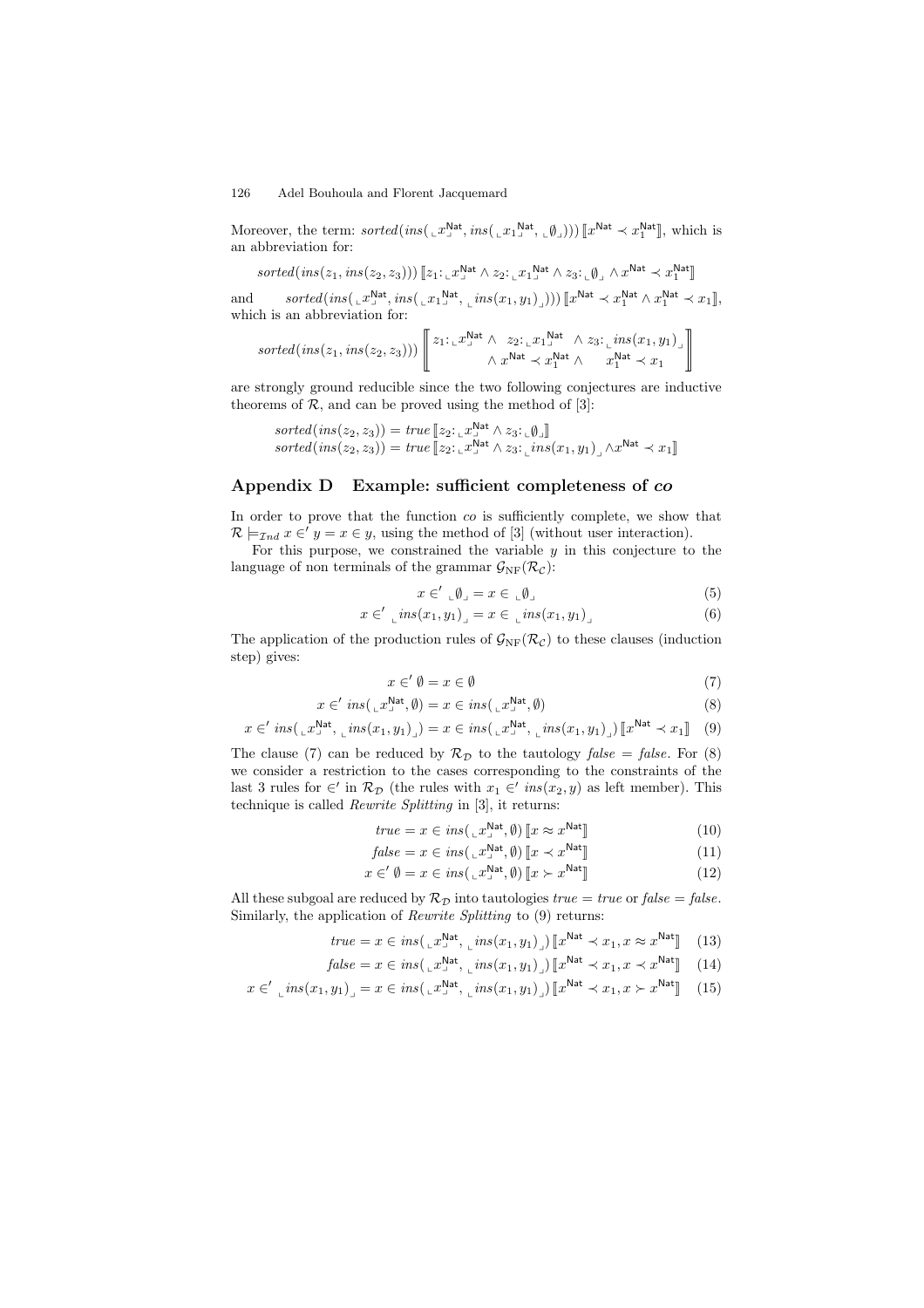The subgoal (13) is reduced by the second rule  $\mathcal{R}_{\mathcal{D}}$  for  $\in$  (the one with an equality constraint) into the tautology  $true = true$ . The clause (14) is simplified by Rewrite Splitting with the constrained rules of  $\mathcal{R}_{\mathcal{D}}$  for ∈, into:

$$
false = true \left[ x^{\text{Nat}} \prec x_1, x \prec x^{\text{Nat}}, x \approx x^{\text{Nat}} \right]
$$
\n
$$
(16)
$$

$$
false = x \in \left[ ins(x_1, y_1) \right] \left[ x^{\text{Nat}} \prec x_1, x \prec x^{\text{Nat}}, x \not\approx x^{\text{Nat}} \right] \tag{17}
$$

The subgoal (16) is valid since its constraint is unsatisfiable. The clause (17) cannot be reduced and needs to be further instantiated using the production rules of the normal form grammar  $\mathcal{G}_{\rm NF}(\mathcal{R}_{\mathcal{C}})$ . This returns (with variable renaming):

$$
false = x \in ins(\, _{\perp}x_{2}^{\text{Nat}}, \emptyset) \left[ x^{\text{Nat}} \prec x_{2}^{\text{Nat}}, x \prec x^{\text{Nat}}, x \not\approx x^{\text{Nat}} \right] \tag{18}
$$

$$
false = x \in ins(\, _{\llcorner} x_{2}^{\mathsf{Nat}}, \, _{\llcorner} ins(x_{2}, y_{2})_{\lrcorner}) \left[ x^{\mathsf{Nat}} \prec x_{2}^{\mathsf{Nat}}, x \prec x^{\mathsf{Nat}}, x \not\approx x^{\mathsf{Nat}}, x_{2}^{\mathsf{Nat}}, x_{2}^{\mathsf{Nat}} \prec x_{2} \right] \tag{19}
$$

Note that, thanks to the constraints in the production rules of  $\mathcal{G}_{\text{NF}}(\mathcal{R}_{\mathcal{C}})$ , the constraint of (19) implies that both  $x_2^{\text{Nat}} \prec x_2$  and  $x \prec x_2^{\text{Nat}}$ .

The clause (18) can be reduced by  $\mathcal{R}_D$  to the tautology *false* = *false*. The clause (19) can be reduced to the same tautology using the clause (14), which is used in this case as an induction hypothesis.

let us come back to the subgoal (15). The application of Rewrite Splitting (again with the constrained rules of  $\mathcal{R}_{\mathcal{D}}$  for  $\in$ ) returns:

$$
x \in \text{L}^{\text{ins}}(x_1, y_1) = \text{true} \left[ x^{\text{Nat}} \prec x_1, x \succ x^{\text{Nat}}, x \approx x^{\text{Nat}} \right] \tag{20}
$$

$$
x \in \left( \max(x_1, y_1) \right) = x \in \left[ \max(x_1, y_1) \right] \left[ x^{\text{Nat}} \prec x_1, x \succ x^{\text{Nat}}, x \not\approx x^{\text{Nat}} \right] \tag{21}
$$

The subgoal (20) is valid since its constraint is unsatisfiable. The last subgoal (21) is reduced by application of (6) (used as induction hypothesis) into the tautology:

$$
x \in \left[ ins(x_1, y_1) \right] = x \in \left[ ins(x_1, y_1) \right] \left[ x^{\text{Nat}} \prec x_1, x \succ x^{\text{Nat}}, x \not\approx x^{\text{Nat}} \right]
$$

## Appendix E Example: powerlists

Powerlists [22] are lists of  $2^n$  elements (for  $n > 0$ ) stored in the leaves of balanced binary trees. Let us consider the following set of constructor symbols in order to represent the powerlists of natural numbers:

$$
\mathcal{C} = \big\{0: \mathsf{Nat}, s: \mathsf{Nat} \to \mathsf{Nat}, v: \mathsf{Nat} \to \mathsf{List}, \mathit{tie} : \mathsf{List} \to \mathsf{List}, \bot : \mathsf{List} \big\}
$$

The symbol v creates a singleton powerlist  $v(n)$  from a number n, and tie is the concatenation of powerlists. The operator tie is restricted to well balanced constructor terms of the same depth. Every other term  $tie(s, t)$  is reduced to ⊥ by the following constructor system  $\mathcal{R}_{\mathcal{C}}$ . Therefore, the well formed powerlists are  $\mathcal{R}_{\mathcal{C}}$ -irreducible ground terms of sort List. In the definition of  $\mathcal{R}_{\mathcal{C}}$ , the binary constraint predicate ∼ is defined on constructor terms of sort List as the smallest